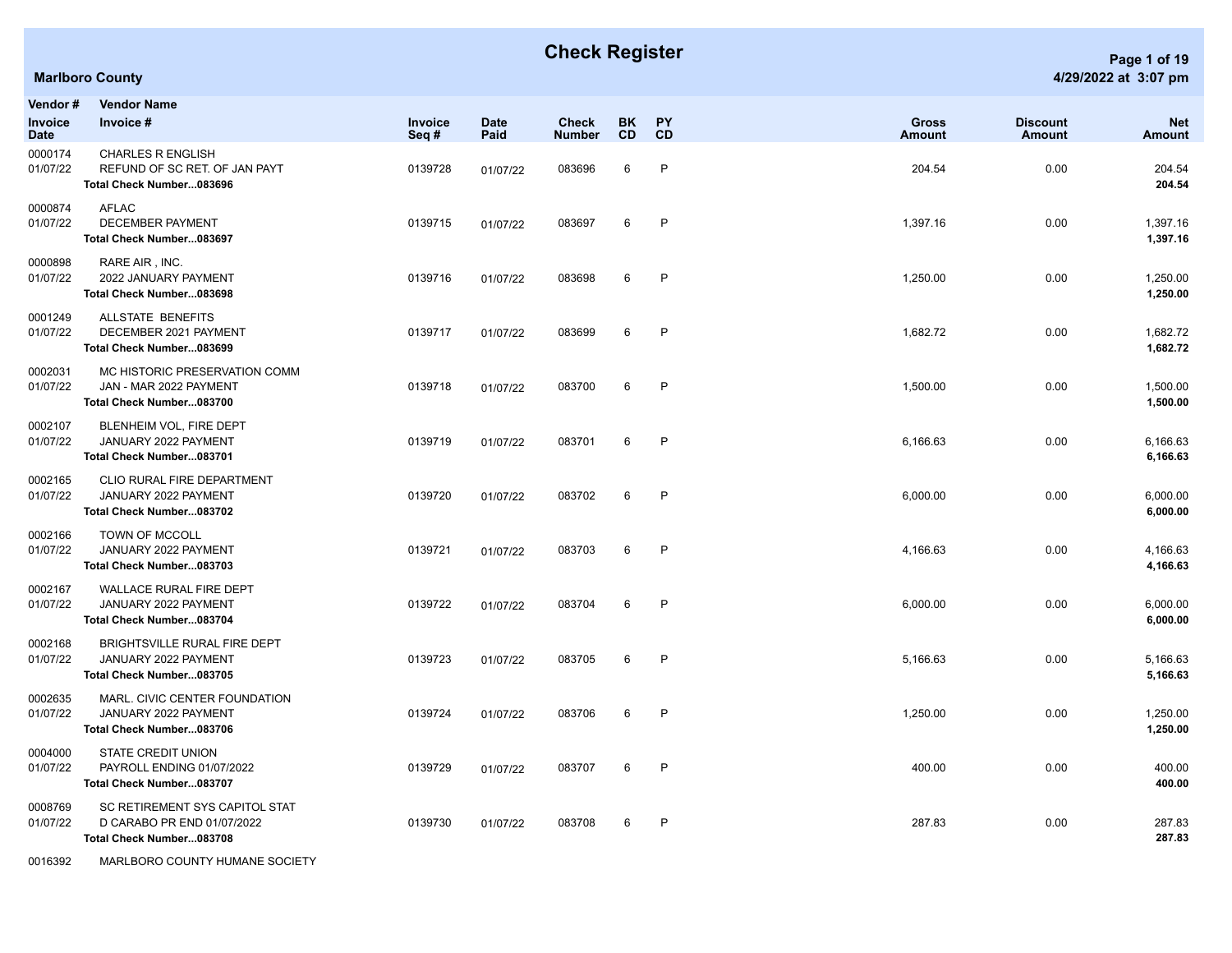|                                                         | <b>Marlboro County</b>                                                                             |                                          |                                              |                                      |                  |                             |                                    |                              | <b>Check Register</b>                          |
|---------------------------------------------------------|----------------------------------------------------------------------------------------------------|------------------------------------------|----------------------------------------------|--------------------------------------|------------------|-----------------------------|------------------------------------|------------------------------|------------------------------------------------|
| Vendor#                                                 | <b>Vendor Name</b>                                                                                 |                                          |                                              |                                      |                  |                             |                                    |                              |                                                |
| Invoice<br><b>Date</b>                                  | Invoice #                                                                                          | Invoice<br>Seq#                          | <b>Date</b><br>Paid                          | <b>Check</b><br><b>Number</b>        | BK<br><b>CD</b>  | <b>PY</b><br>CD             | <b>Gross</b><br><b>Amount</b>      | <b>Discount</b><br>Amount    | <b>Net</b><br><b>Amount</b>                    |
| 01/07/22                                                | JANUARY 2022 PAYMENT<br>Total Check Number083709                                                   | 0139725                                  | 01/07/22                                     | 083709                               | 6                | P                           | 9,500.00                           | 0.00                         | 9,500.00<br>9,500.00                           |
| 2800273<br>01/07/22                                     | COLONIAL SUPPLEMENTAL INSURANC<br>DECEMBER 2021 PAYMENT (BCN E7840143)<br>Total Check Number083710 | 0139726                                  | 01/07/22                                     | 083710                               | 6                | $\mathsf{P}$                | 2,050.60                           | 0.00                         | 2,050.60<br>2,050.60                           |
| 2801250<br>01/07/22                                     | <b>ASIFLEX</b><br>ADMIN/MED SPEND PR END 01/07/2022<br>Total Check Number083711                    | 0139731                                  | 01/07/22                                     | 083711                               | 6                | P                           | 143.40                             | 0.00                         | 143.40<br>143.40                               |
| 2801624<br>01/07/22                                     | <b>CARROLL GRAY</b><br>REFUND OF SC RET. OF JAN. PAYMT.<br>Total Check Number083712                | 0139727                                  | 01/07/22                                     | 083712                               | 6                | P                           | 198.74                             | 0.00                         | 198.74<br>198.74                               |
| 0000036<br>01/11/22                                     | <b>TODD'S COMPUTER</b><br>12439<br>Total Check Number083713                                        | 0139732                                  | 01/11/22                                     | 083713                               | 6                | $\mathsf{P}$                | 277.55                             | 0.00                         | 277.55<br>277.55                               |
| 0000425<br>01/11/22                                     | COMMUNICATIONS TECHNOLOGY, LLC<br>17075<br>Total Check Number083714                                | 0139733                                  | 01/11/22                                     | 083714                               | 6                | P                           | 268.38                             | 0.00                         | 268.38<br>268.38                               |
| 0000742<br>01/11/22                                     | <b>VELVETEX SCREEN PROCES</b><br>10212<br>Total Check Number083715                                 | 0139734                                  | 01/11/22                                     | 083715                               | 6                | $\mathsf{P}$                | 690.00                             | 0.00                         | 690.00<br>690.00                               |
| 0000956<br>01/11/22                                     | <b>BLACK'S TIRE SERVICE</b><br>16 0031758<br>Total Check Number083716                              | 0139735                                  | 01/11/22                                     | 083716                               | 6                | $\mathsf{P}$                | 320.57                             | 0.00                         | 320.57<br>320.57                               |
| 0001134<br>01/11/22                                     | BENNETTSVILLE HARDWARE<br>MARLBORO COUNTY- DECEMBER 2021<br>Total Check Number083717               | 0139736                                  | 01/11/22                                     | 083717                               | 6                | $\mathsf{P}$                | 778.10                             | 0.00                         | 778.10<br>778.10                               |
| 0001144<br>01/11/22                                     | TIMOTHY E BROWN, CORONER<br>P.O. 82928- DIRECT ASSISTANCE<br>Total Check Number083718              | 0139737                                  | 01/11/22                                     | 083718                               | 6                | $\mathsf{P}$                | 7,200.00                           | 0.00                         | 7,200.00<br>7,200.00                           |
| 0001181<br>01/11/22<br>01/11/22<br>01/11/22<br>01/11/22 | <b>WILLIAMS TIRE SERVICES</b><br>110366<br>110519<br>110621<br>110598<br>Total Check Number083719  | 0139738<br>0139739<br>0139740<br>0139741 | 01/11/22<br>01/11/22<br>01/11/22<br>01/11/22 | 083719<br>083719<br>083719<br>083719 | 6<br>6<br>6<br>6 | $\mathsf{P}$<br>P<br>P<br>P | 15.00<br>15.00<br>816.40<br>319.68 | 0.00<br>0.00<br>0.00<br>0.00 | 15.00<br>15.00<br>816.40<br>319.68<br>1,166.08 |
| 0001190<br>01/11/22                                     | PALMETTO PROFESSIONAL SERVICES<br>20373<br>Total Check Number083720                                | 0139742                                  | 01/11/22                                     | 083720                               | 6                | $\mathsf{P}$                | 515.00                             | 0.00                         | 515.00<br>515.00                               |
| 0001230<br>01/11/22                                     | JAMES WOODS JOHNSON<br>BASKETBALL OFFICIAL- DECEMBER 2021<br>Total Check Number083721              | 0139743                                  | 01/11/22                                     | 083721                               | 6                | $\mathsf{P}$                | 300.00                             | 0.00                         | 300.00<br>300.00                               |
| 0002209<br>01/11/22                                     | SOUTHERN ENVIRONMENTAL<br>24932                                                                    | 0139744                                  | 01/11/22                                     | 083722                               | 6                | P                           | 1,583.00                           | 0.00                         | 1,583.00                                       |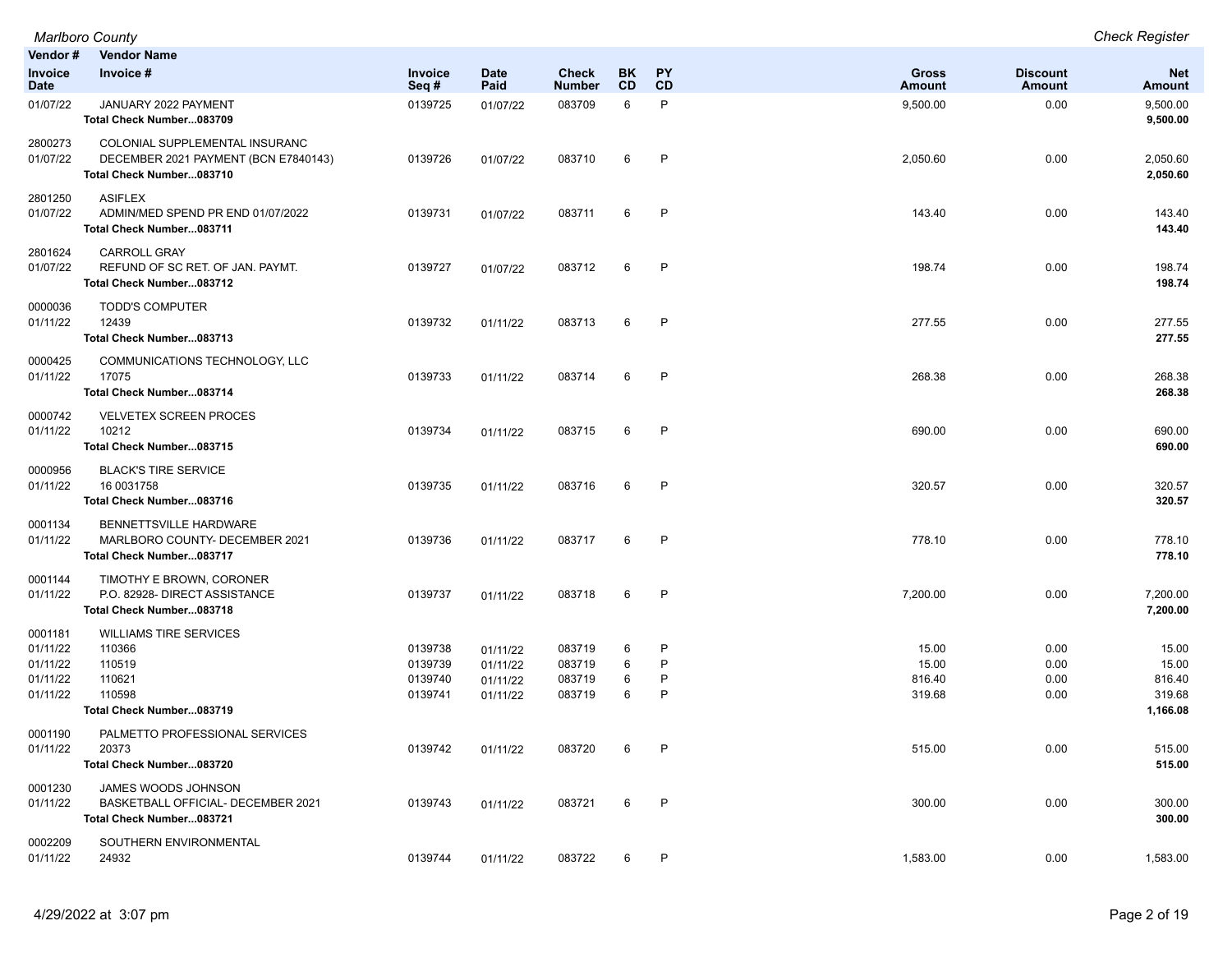|                                             | <b>Marlboro County</b>                                                                 |                               |                                  |                               |                        |                 |                          |                           | <b>Check Register</b>              |
|---------------------------------------------|----------------------------------------------------------------------------------------|-------------------------------|----------------------------------|-------------------------------|------------------------|-----------------|--------------------------|---------------------------|------------------------------------|
| Vendor#                                     | <b>Vendor Name</b>                                                                     |                               |                                  |                               |                        |                 |                          |                           |                                    |
| Invoice<br><b>Date</b>                      | Invoice #                                                                              | <b>Invoice</b><br>Seq#        | <b>Date</b><br>Paid              | <b>Check</b><br><b>Number</b> | <b>BK</b><br><b>CD</b> | <b>PY</b><br>CD | <b>Gross</b><br>Amount   | <b>Discount</b><br>Amount | <b>Net</b><br><b>Amount</b>        |
|                                             | Total Check Number083722                                                               |                               |                                  |                               |                        |                 |                          |                           | 1,583.00                           |
| 0002465<br>01/11/22                         | <b>SCACEE</b><br>REGISTRATION- DELORICE BARRINGTON<br>Total Check Number083723         | 0139745                       | 01/11/22                         | 083723                        | 6                      | P               | 225.00                   | 0.00                      | 225.00<br>225.00                   |
| 0002854<br>01/11/22                         | <b>DEMCO INC</b><br>7056395<br>Total Check Number083724                                | 0139746                       | 01/11/22                         | 083724                        | 6                      | P               | 269.68                   | 0.00                      | 269.68<br>269.68                   |
| 0003954<br>01/11/22                         | CAUSEY HOMECENTER, INC.<br>MARLBORO COUNTY- DECEMBER 2021<br>Total Check Number083725  | 0139747                       | 01/11/22                         | 083725                        | 6                      | $\mathsf{P}$    | 178.32                   | 0.00                      | 178.32<br>178.32                   |
| 0006008<br>01/11/22                         | ELECTION COMMISSION<br>2000528073<br>Total Check Number083726                          | 0139748                       | 01/11/22                         | 083726                        | 6                      | P               | 35.00                    | 0.00                      | 35.00<br>35.00                     |
| 0009064<br>01/11/22<br>01/11/22<br>01/11/22 | <b>BFPE INTERNATIONAL</b><br>2703249<br>2703248<br>2703250<br>Total Check Number083727 | 0139749<br>0139750<br>0139751 | 01/11/22<br>01/11/22<br>01/11/22 | 083727<br>083727<br>083727    | 6<br>6<br>6            | P<br>P<br>P     | 65.00<br>66.78<br>184.90 | 0.00<br>0.00<br>0.00      | 65.00<br>66.78<br>184.90<br>316.68 |
| 2800281<br>01/11/22<br>01/11/22             | <b>INGRAM LIBRARY SERVICE</b><br>56771225<br>56771226<br>Total Check Number083728      | 0139752<br>0139753            | 01/11/22<br>01/11/22             | 083728<br>083728              | 6<br>6                 | P<br>P          | 44.15<br>198.95          | 0.00<br>0.00              | 44.15<br>198.95<br>243.10          |
| 2800697<br>01/11/22                         | <b>TERMINIX</b><br>22-000014826<br>Total Check Number083729                            | 0139754                       | 01/11/22                         | 083729                        | 6                      | P               | 289.00                   | 0.00                      | 289.00<br>289.00                   |
| 2800891<br>01/11/22                         | ZOLL MEDICAL CORPORATION<br>3425241<br>Total Check Number083730                        | 0139755                       | 01/11/22                         | 083730                        | 6                      | P               | 1,496.50                 | 0.00                      | 1,496.50<br>1,496.50               |
| 2801193<br>01/11/22                         | MIA DAVID WEAVER<br><b>REIMBURSEMENT- DUES</b><br>Total Check Number083731             | 0139756                       | 01/11/22                         | 083731                        | 6                      | $\mathsf{P}$    | 255.00                   | 0.00                      | 255.00<br>255.00                   |
| 2801234<br>01/11/22<br>01/11/22             | ADP, LLC<br>594259391<br>595240749<br>Total Check Number083732                         | 0139757<br>0139758            | 01/11/22<br>01/11/22             | 083732<br>083732              | 6<br>6                 | P<br>P          | 7,137.40<br>84.52        | 0.00<br>0.00              | 7,137.40<br>84.52<br>7,221.92      |
| 2801254<br>01/11/22                         | INNOVATIVE COURIER SOLUTIONS<br>21890<br>Total Check Number083733                      | 0139759                       | 01/11/22                         | 083733                        | 6                      | P               | 91.58                    | 0.00                      | 91.58<br>91.58                     |
| 2801274<br>01/11/22                         | <b>DOUG NEDEROSTEK</b><br>JANUARY 2022 PAYMENT<br>Total Check Number083734             | 0139760                       | 01/11/22                         | 083734                        | 6                      | $\mathsf{P}$    | 3,000.00                 | 0.00                      | 3,000.00<br>3,000.00               |
| 2801281<br>01/11/22                         | <b>BOUND TREE MEDICAL, LLC</b><br>84326410                                             | 0139761                       | 01/11/22                         | 083735                        | 6                      | P               | 61.96                    | 0.00                      | 61.96                              |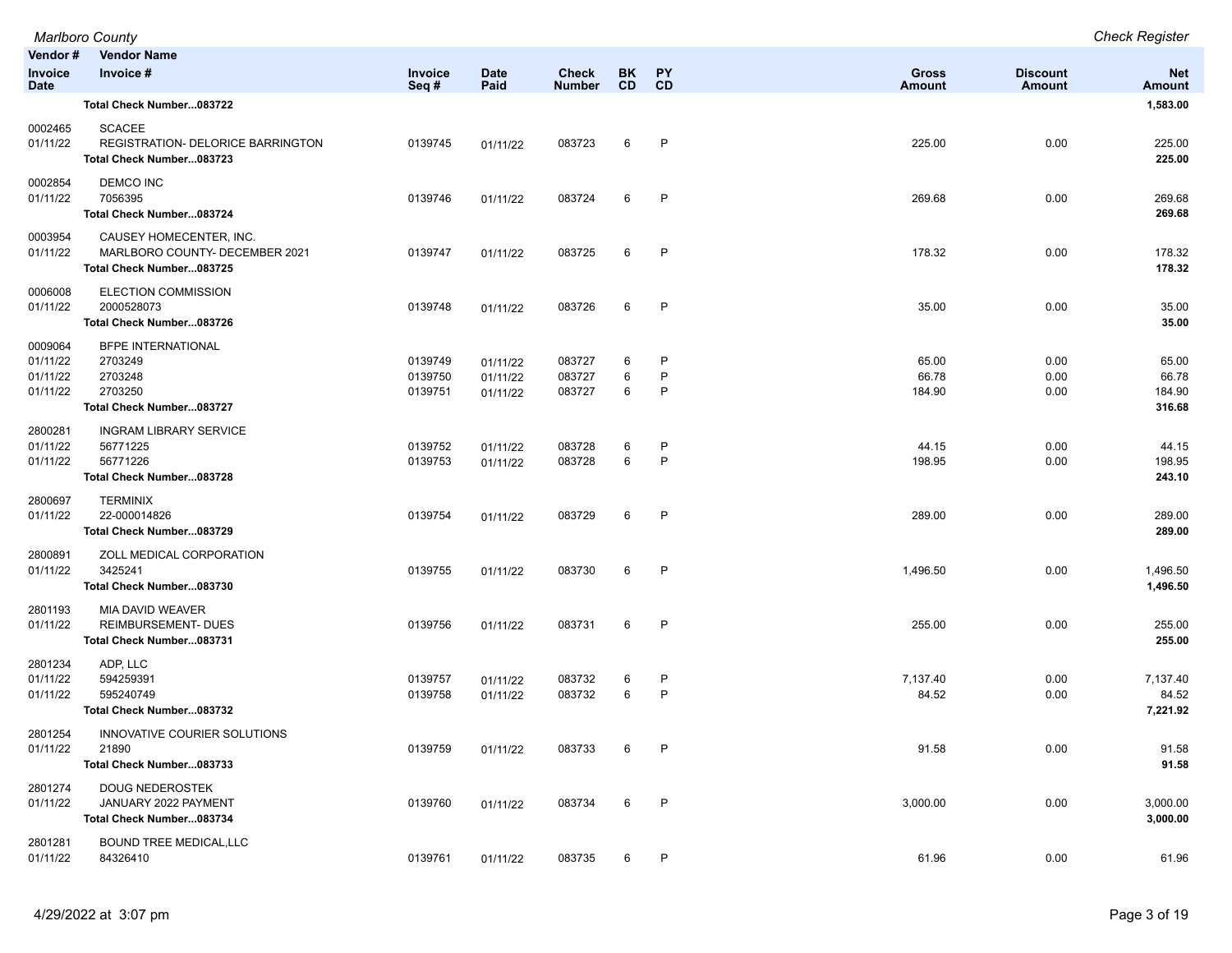|                                                                     | <b>Marlboro County</b>                                                                          |                                                     |                                                          |                                                |                        |                       |                                                 |                                      | <b>Check Register</b>                                       |
|---------------------------------------------------------------------|-------------------------------------------------------------------------------------------------|-----------------------------------------------------|----------------------------------------------------------|------------------------------------------------|------------------------|-----------------------|-------------------------------------------------|--------------------------------------|-------------------------------------------------------------|
| Vendor#<br>Invoice<br><b>Date</b>                                   | <b>Vendor Name</b><br>Invoice #                                                                 | Invoice<br>Seq#                                     | <b>Date</b><br>Paid                                      | <b>Check</b><br><b>Number</b>                  | <b>BK</b><br><b>CD</b> | <b>PY</b><br>CD       | <b>Gross</b><br><b>Amount</b>                   | <b>Discount</b><br>Amount            | <b>Net</b><br>Amount                                        |
|                                                                     | Total Check Number083735                                                                        |                                                     |                                                          |                                                |                        |                       |                                                 |                                      | 61.96                                                       |
| 2801303<br>01/11/22                                                 | LINDE GAS & EQUIPMENT INC.<br>67998630<br>Total Check Number083736                              | 0139762                                             | 01/11/22                                                 | 083736                                         | 6                      | P                     | 99.60                                           | 0.00                                 | 99.60<br>99.60                                              |
| 0009557<br>01/12/22                                                 | JUDICIAL DEPARTMENT<br>2000515293<br>Total Check Number083737                                   | 0139763                                             | 01/12/22                                                 | 083737                                         | 6                      | $\mathsf{P}$          | 36,000.00                                       | 0.00                                 | 36,000.00<br>36,000.00                                      |
| 0000011<br>01/13/22<br>01/13/22<br>01/13/22                         | TAYLOR TERMITE & PEST CONTROL<br>11667<br>11658<br>11536<br>Total Check Number083738            | 0139764<br>0139765<br>0139766                       | 01/14/22<br>01/14/22<br>01/14/22                         | 083738<br>083738<br>083738                     | 6<br>6<br>6            | P<br>P<br>P           | 150.00<br>992.00<br>75.00                       | 0.00<br>0.00<br>0.00                 | 150.00<br>992.00<br>75.00<br>1,217.00                       |
| 0000036<br>01/13/22<br>01/13/22<br>01/13/22<br>01/13/22<br>01/13/22 | <b>TODD'S COMPUTER</b><br>12481<br>12448<br>12526<br>12422<br>12174<br>Total Check Number083739 | 0139767<br>0139768<br>0139769<br>0139770<br>0139771 | 01/14/22<br>01/14/22<br>01/14/22<br>01/14/22<br>01/14/22 | 083739<br>083739<br>083739<br>083739<br>083739 | 6<br>6<br>6<br>6<br>6  | P<br>P<br>P<br>P<br>P | 2,508.63<br>298.90<br>320.25<br>85.40<br>305.25 | 0.00<br>0.00<br>0.00<br>0.00<br>0.00 | 2,508.63<br>298.90<br>320.25<br>85.40<br>305.25<br>3,518.43 |
| 0000120<br>01/13/22                                                 | S.C.S.C.J.A.<br>MEMBERSHIP- ROBERT STATNTON<br>Total Check Number083740                         | 0139772                                             | 01/14/22                                                 | 083740                                         | 6                      | PS                    | 50.00                                           | 0.00                                 | 50.00<br>50.00                                              |
| 01/13/22                                                            | MEMBERSHIP- GROVER MCQUEEN<br>Total Check Number083741                                          | 0139773                                             | 01/14/22                                                 | 083741                                         | 6                      | PS                    | 50.00                                           | 0.00                                 | 50.00<br>50.00                                              |
| 01/13/22                                                            | MEMBERSHIP- MIA D WEAVER<br>Total Check Number083742                                            | 0139774                                             | 01/14/22                                                 | 083742                                         | 6                      | PS                    | 50.00                                           | 0.00                                 | 50.00<br>50.00                                              |
| 0000282<br>01/13/22                                                 | SECURITY CENTRAL<br>SI002670526<br>Total Check Number083743                                     | 0139775                                             | 01/14/22                                                 | 083743                                         | 6                      | P                     | 225.00                                          | 0.00                                 | 225.00<br>225.00                                            |
| 0000321<br>01/13/22                                                 | KISTLER-HARDEE FUNERAL HOME<br>P.O. 82942- CREMATION-DONNA MOHR<br>Total Check Number083744     | 0139776                                             | 01/14/22                                                 | 083744                                         | 6                      | P                     | 350.00                                          | 0.00                                 | 350.00<br>350.00                                            |
| 0000425<br>01/13/22                                                 | COMMUNICATIONS TECHNOLOGY, LLC<br>17086<br>Total Check Number083745                             | 0139777                                             | 01/14/22                                                 | 083745                                         | 6                      | PS                    | 600.00                                          | 0.00                                 | 600.00<br>600.00                                            |
| 01/13/22                                                            | 17091<br>Total Check Number083746                                                               | 0139778                                             | 01/14/22                                                 | 083746                                         | 6                      | PS                    | 3,900.00                                        | 0.00                                 | 3,900.00<br>3,900.00                                        |
| 0000525<br>01/13/22<br>01/13/22                                     | <b>TALBERT &amp; BRIGHT</b><br>3214-2101 INV. 3<br>3214-2101 INV. 4<br>Total Check Number083747 | 0139779<br>0139780                                  | 01/14/22<br>01/14/22                                     | 083747<br>083747                               | 6<br>6                 | P<br>$\mathsf{P}$     | 26,235.62<br>12,545.40                          | 0.00<br>0.00                         | 26,235.62<br>12,545.40<br>38,781.02                         |
| 0000621<br>01/13/22                                                 | LOWE'S COMPANIES, INC<br>907613                                                                 | 0139781                                             | 01/14/22                                                 | 083748                                         | 6                      | P                     | 43.95                                           | 0.00                                 | 43.95                                                       |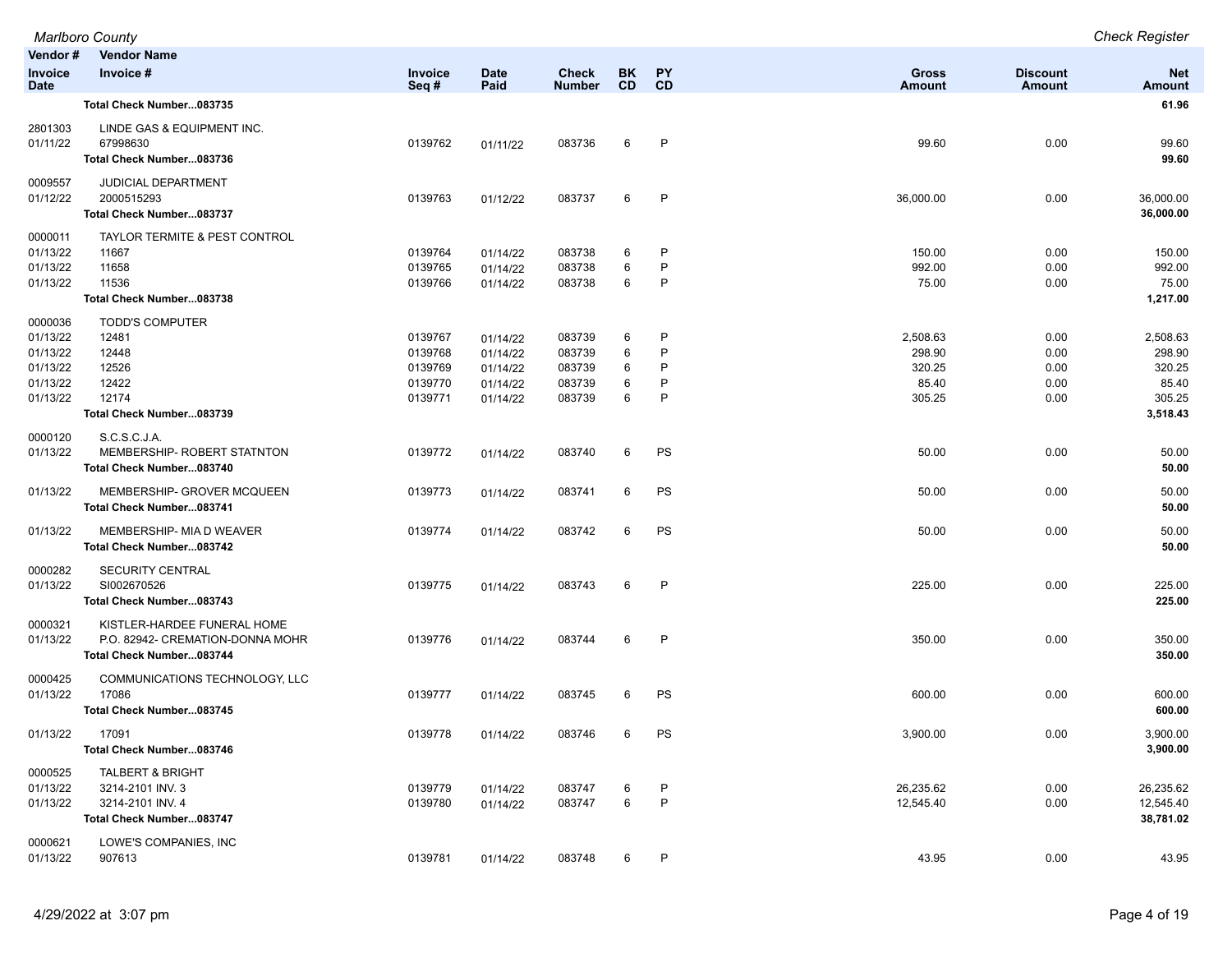| Vendor#                | <b>Vendor Name</b>             |                 |                     |                               |                 |                 |                               |                                  |                             |
|------------------------|--------------------------------|-----------------|---------------------|-------------------------------|-----------------|-----------------|-------------------------------|----------------------------------|-----------------------------|
| Invoice<br><b>Date</b> | Invoice #                      | Invoice<br>Seq# | <b>Date</b><br>Paid | <b>Check</b><br><b>Number</b> | <b>BK</b><br>CD | <b>PY</b><br>CD | <b>Gross</b><br><b>Amount</b> | <b>Discount</b><br><b>Amount</b> | <b>Net</b><br><b>Amount</b> |
| 01/13/22               | 907724                         | 0139782         | 01/14/22            | 083748                        | 6               | P               | 212.84                        | 0.00                             | 212.84                      |
| 01/13/22               | 907725                         | 0139783         | 01/14/22            | 083748                        | 6               | P               | 133.82                        | 0.00                             | 133.82                      |
| 01/13/22               | 907726                         | 0139784         | 01/14/22            | 083748                        | 6               | P               | 60.04                         | 0.00                             | 60.04                       |
| 01/13/22               | 907392                         | 0139785         | 01/14/22            | 083748                        | 6               | P               | 233.18                        | 0.00                             | 233.18                      |
| 01/13/22               | 907393                         | 0139786         | 01/14/22            | 083748                        | 6               | Þ               | 153.42                        | 0.00                             | 153.42                      |
| 01/13/22               | 907394                         | 0139787         | 01/14/22            | 083748                        | 6               | P               | 49.77                         | 0.00                             | 49.77                       |
| 01/13/22               | 907395                         | 0139789         | 01/14/22            | 083748                        | $\,6$           | Þ               | 31.43                         | 0.00                             | 31.43                       |
| 01/13/22               | 907105                         | 0139790         | 01/14/22            | 083748                        | 6               | P               | 271.57                        | 0.00                             | 271.57                      |
| 01/13/22               | 907106                         | 0139791         | 01/14/22            | 083748                        | 6               | P               | 101.37                        | 0.00                             | 101.37                      |
| 01/13/22               | 907121                         | 0139792         | 01/14/22            | 083748                        | 6               | P               | 49.68                         | 0.00                             | 49.68                       |
| 01/13/22               | 907867                         | 0139793         | 01/14/22            | 083748                        | 6               | P               | 385.28                        | 0.00                             | 385.28                      |
| 01/13/22               | 907868                         | 0139794         | 01/14/22            | 083748                        | 6               | P               | 57.00                         | 0.00                             | 57.00                       |
|                        | Total Check Number083748       |                 |                     |                               |                 |                 |                               |                                  | 1,783.35                    |
| 01/13/22               | 907446                         | 0139795         | 01/14/22            | 083749                        | 6               | P               | 86.25                         | 0.00                             | 86.25                       |
| 01/13/22               | 907447                         | 0139796         | 01/14/22            | 083749                        | 6               | P               | 392.47                        | 0.00                             | 392.47                      |
|                        | Total Check Number083749       |                 |                     |                               |                 |                 |                               |                                  | 478.72                      |
| 0000656                | CAROLINA SUPPLY HOUSE, INC.    |                 |                     |                               |                 |                 |                               |                                  |                             |
| 01/13/22               | 385204                         | 0139797         | 01/14/22            | 083750                        | 6               | P               | 554.05                        | 0.00                             | 554.05                      |
|                        | Total Check Number083750       |                 |                     |                               |                 |                 |                               |                                  | 554.05                      |
| 0000678                | AT & T                         |                 |                     |                               |                 |                 |                               |                                  |                             |
| 01/13/22               | 803 M07 0242 001- JANUARY 2022 | 0139798         | 01/14/22            | 083751                        | 6               | PS              | 162.95                        | 0.00                             | 162.95                      |
|                        | Total Check Number083751       |                 |                     |                               |                 |                 |                               |                                  | 162.95                      |
| 0000840                | FURR FACILITIES, INC           |                 |                     |                               |                 |                 |                               |                                  |                             |
| 01/13/22               | 16436                          | 0139799         | 01/14/22            | 083752                        | 6               | P               | 1,696.80                      | 0.00                             | 1,696.80                    |
|                        | Total Check Number083752       |                 |                     |                               |                 |                 |                               |                                  | 1,696.80                    |
| 0000931                | <b>NAPA</b>                    |                 |                     |                               |                 |                 |                               |                                  |                             |
| 01/13/22               | MARLBORO COUNTY- DECEMBER 2021 | 0139800         | 01/14/22            | 083753                        | 6               | P               | 1,847.36                      | 0.00                             | 1,847.36                    |
|                        | Total Check Number083753       |                 |                     |                               |                 |                 |                               |                                  | 1,847.36                    |
| 0000956                | <b>BLACK'S TIRE SERVICE</b>    |                 |                     |                               |                 |                 |                               |                                  |                             |
| 01/13/22               | 16 0032062                     | 0139837         | 01/14/22            | 083754                        | 6               | $\mathsf{P}$    | 320.57                        | 0.00                             | 320.57                      |
|                        | Total Check Number083754       |                 |                     |                               |                 |                 |                               |                                  | 320.57                      |
| 0000957                | SHARP ELECTRONICS CORPORATION  |                 |                     |                               |                 |                 |                               |                                  |                             |
| 01/13/22               | 9003636127                     | 0139802         | 01/14/22            | 083755                        | 6               | P               | 25.40                         | 0.00                             | 25.40                       |
|                        | Total Check Number083755       |                 |                     |                               |                 |                 |                               |                                  | 25.40                       |
| 01/13/22               | 9003636129                     | 0139801         | 01/14/22            | 083756                        | 6               | PS              | 21.60                         | 0.00                             | 21.60                       |
|                        | Total Check Number083756       |                 |                     |                               |                 |                 |                               |                                  | 21.60                       |
| 0001008                | HERALD OFFICE SUPPLY INC       |                 |                     |                               |                 |                 |                               |                                  |                             |
| 01/13/22               | M135159                        | 0139803         | 01/14/22            | 083757                        | 6               | P               | 22.65                         | 0.00                             | 22.65                       |
| 01/13/22               | M135178                        | 0139804         | 01/14/22            | 083757                        | 6               | P               | 22.65                         | 0.00                             | 22.65                       |
| 01/13/22               | M135046                        | 0139805         | 01/14/22            | 083757                        | 6               | P               | 142.09                        | 0.00                             | 142.09                      |
| 01/13/22               | M135048                        | 0139806         | 01/14/22            | 083757                        | 6               | P               | 22.65                         | 0.00                             | 22.65                       |
| 01/13/22               | 973423-0                       | 0139807         | 01/14/22            | 083757                        | 6               | P               | 28.09                         | 0.00                             | 28.09                       |
| 01/13/22               | 975251-0                       | 0139808         | 01/14/22            | 083757                        | 6               | P               | 254.34                        | 0.00                             | 254.34                      |
|                        | Total Check Number083757       |                 |                     |                               |                 |                 |                               |                                  | 492.47                      |

0001079 CAROLINA SIGNS SCREEN PRINTING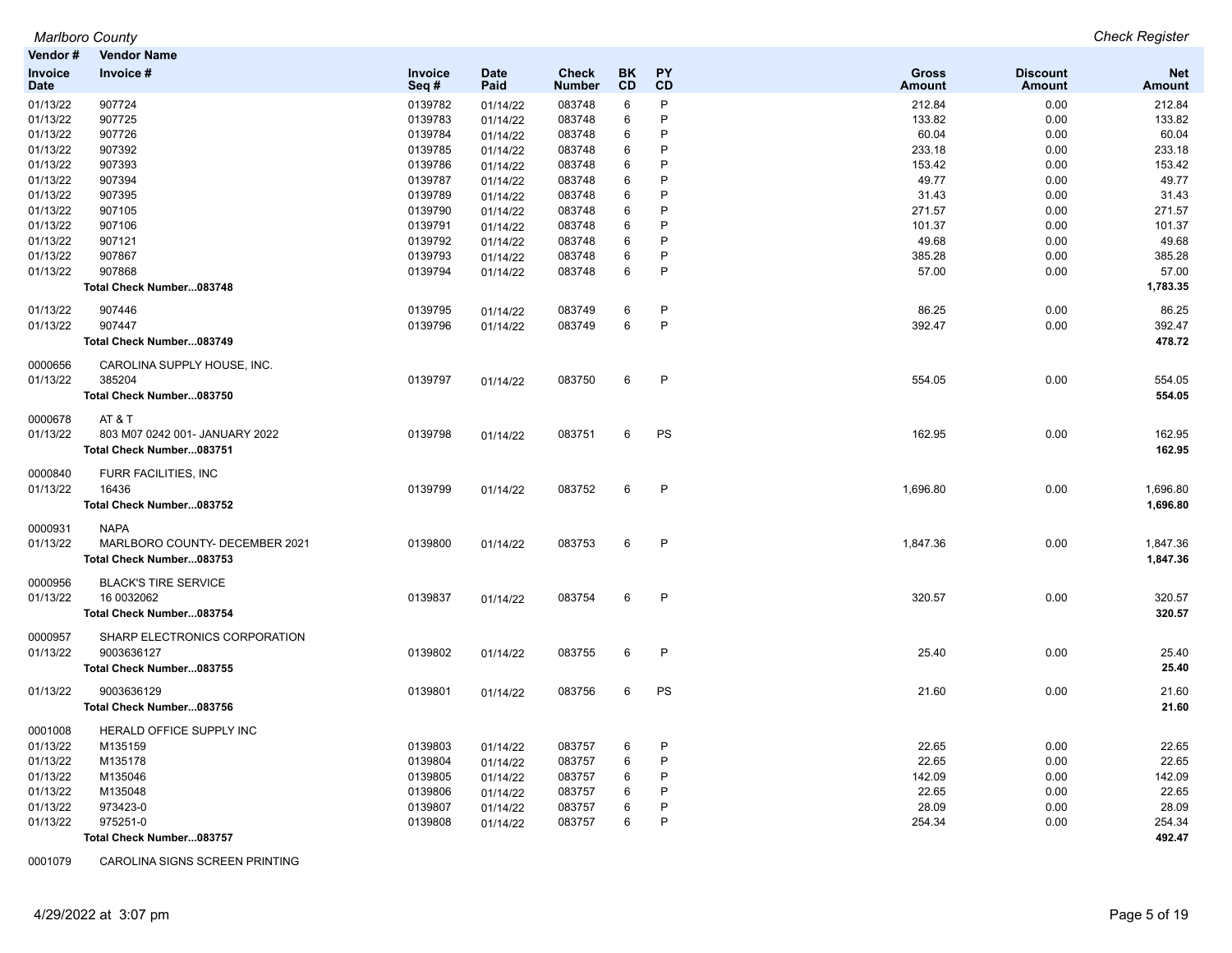| Vendor#                | <b>Vendor Name</b>                                             |                    |                     |                        |                 |                 |                               |                                  |                             |
|------------------------|----------------------------------------------------------------|--------------------|---------------------|------------------------|-----------------|-----------------|-------------------------------|----------------------------------|-----------------------------|
| Invoice<br><b>Date</b> | Invoice #                                                      | Invoice<br>Seq#    | <b>Date</b><br>Paid | <b>Check</b><br>Number | BK<br><b>CD</b> | <b>PY</b><br>CD | <b>Gross</b><br><b>Amount</b> | <b>Discount</b><br><b>Amount</b> | <b>Net</b><br><b>Amount</b> |
| 01/13/22               | P.O. 82920- RECREATION<br>Total Check Number083758             | 0139809            | 01/14/22            | 083758                 | 6               | P               | 598.32                        | 0.00                             | 598.32<br>598.32            |
| 0001114                | <b>HAMILTONS</b>                                               |                    |                     |                        |                 |                 |                               |                                  |                             |
| 01/13/22               | 127955                                                         | 0139810            | 01/14/22            | 083759                 | 6               | P               | 21.49                         | 0.00                             | 21.49                       |
| 01/13/22               | 127864                                                         | 0139811            | 01/14/22            | 083759                 | 6               | P               | 100.44                        | 0.00                             | 100.44                      |
| 01/13/22               | 127953                                                         | 0139812            | 01/14/22            | 083759                 | 6               | P               | 26.31                         | 0.00                             | 26.31                       |
| 01/13/22               | 127891                                                         | 0139813            | 01/14/22            | 083759                 | 6               | P               | 84.48                         | 0.00                             | 84.48                       |
| 01/13/22               | 127936                                                         | 0139814            | 01/14/22            | 083759                 | 6               | P               | 36.70                         | 0.00                             | 36.70                       |
| 01/13/22               | 127944                                                         | 0139815            | 01/14/22            | 083759                 | 6               | P               | 52.78                         | 0.00                             | 52.78                       |
|                        | Total Check Number083759                                       |                    |                     |                        |                 |                 |                               |                                  | 322.20                      |
| 0001139                | MARLBORO ELECTRIC COOP., INC.                                  |                    |                     |                        |                 |                 |                               |                                  |                             |
| 01/13/22               | 7176002- JANUARY 2022                                          | 0139816            | 01/14/22            | 083760                 | 6               | P               | 59.00                         | 0.00                             | 59.00                       |
| 01/13/22               | 7176003- JANUARY 2022                                          | 0139817            | 01/14/22            | 083760                 | 6               | P               | 617.00                        | 0.00                             | 617.00                      |
| 01/13/22               | 7176004- JANUARY 2022                                          | 0139818            | 01/14/22            | 083760                 | 6               | P               | 66.60                         | 0.00                             | 66.60                       |
| 01/13/22               | 7176005- JANUARY 2022                                          | 0139819            | 01/14/22            | 083760                 | 6               | P               | 48.00                         | 0.00                             | 48.00                       |
| 01/13/22               | 7176009- JANUARY 2022                                          | 0139820            | 01/14/22            | 083760                 | 6               | P               | 121.00                        | 0.00                             | 121.00                      |
| 01/13/22               | 7176012- JANUARY 2022                                          | 0139821            | 01/14/22            | 083760                 | 6               | P               | 52.00                         | 0.00                             | 52.00                       |
| 01/13/22               | 7176015- JANUARY 2022                                          | 0139822            | 01/14/22            | 083760                 | 6               | P               | 382.00                        | 0.00                             | 382.00                      |
| 01/13/22               | 7176017- JANUARY 2022                                          | 0139823            | 01/14/22            | 083760                 | 6               | P               | 105.00                        | 0.00                             | 105.00                      |
|                        | Total Check Number083760                                       |                    |                     |                        |                 |                 |                               |                                  | 1,450.60                    |
| 0001157                | AIRGAS NATIONAL WELDERS                                        |                    |                     |                        |                 |                 |                               |                                  |                             |
| 01/13/22               | 9985225695                                                     | 0139824            | 01/14/22            | 083761                 | 6               | $\mathsf{P}$    | 173.18                        | 0.00                             | 173.18                      |
|                        | Total Check Number083761                                       |                    |                     |                        |                 |                 |                               |                                  | 173.18                      |
| 0001182                | CHERAW ELECTRIC SUPPLY CO                                      |                    |                     |                        |                 |                 |                               |                                  |                             |
| 01/13/22               | 40326                                                          | 0139825            | 01/14/22            | 083762                 | 6               | P               | 261.01                        | 0.00                             | 261.01                      |
|                        | Total Check Number083762                                       |                    |                     |                        |                 |                 |                               |                                  | 261.01                      |
| 0002006                | <b>DSS CORPORATION</b>                                         |                    |                     |                        |                 |                 |                               |                                  |                             |
| 01/13/22               | 24588                                                          | 0139826            | 01/14/22            | 083763                 | 6               | $\mathsf{P}$    | 4,225.00                      | 0.00                             | 4,225.00                    |
|                        | Total Check Number083763                                       |                    |                     |                        |                 |                 |                               |                                  | 4,225.00                    |
| 0002015                | <b>WALLACE WATER COMPANY</b>                                   |                    |                     |                        |                 |                 |                               |                                  |                             |
| 01/13/22               | 1172070- DECEMBER 2021                                         | 0139827            | 01/14/22            | 083764                 | 6               | P<br>P          | 37.95                         | 0.00                             | 37.95                       |
| 01/13/22               | 1063062- DECEMBER 2021                                         | 0139828            | 01/14/22            | 083764                 | 6               | P               | 37.95                         | 0.00                             | 37.95                       |
| 01/13/22<br>01/13/22   | 1111020- DECEMBER 2021                                         | 0139829<br>0139830 | 01/14/22            | 083764                 | 6               | P               | 37.95<br>37.95                | 0.00                             | 37.95<br>37.95              |
| 01/13/22               | 1181010- DECEMBER 2021<br>6000890- DECEMBER 2021               | 0139831            | 01/14/22            | 083764<br>083764       | 6<br>6          | P               | 37.95                         | 0.00<br>0.00                     | 37.95                       |
|                        |                                                                |                    | 01/14/22            |                        |                 |                 |                               |                                  | 189.75                      |
|                        | Total Check Number083764                                       |                    |                     |                        |                 |                 |                               |                                  |                             |
| 0002034                | PARK MANUFACTURING COMPANY INC                                 |                    |                     |                        |                 |                 |                               |                                  |                             |
| 01/13/22               | 36458                                                          | 0139832            | 01/14/22            | 083765                 | 6               | P               | 166.87                        | 0.00                             | 166.87                      |
|                        | Total Check Number083765                                       |                    |                     |                        |                 |                 |                               |                                  | 166.87                      |
| 0002084<br>01/14/22    | SC SHERIFFS' ASSOCIATION<br><b>LARRY TURNER</b>                | 0139886            |                     |                        | 6               | P               | 100.00                        | 0.00                             | 100.00                      |
|                        |                                                                |                    | 01/14/22            | 083766                 |                 |                 |                               |                                  | 100.00                      |
|                        | Total Check Number083766                                       |                    |                     |                        |                 |                 |                               |                                  |                             |
| 0002373<br>01/13/22    | <b>BEACH COVE RESORT</b><br>CONF.# 609408- DELORICE BARRINGTON | 0139833            | 01/14/22            | 083767                 | 6               | P               | 349.44                        | 0.00                             | 349.44                      |
|                        | Total Check Number083767                                       |                    |                     |                        |                 |                 |                               |                                  | 349.44                      |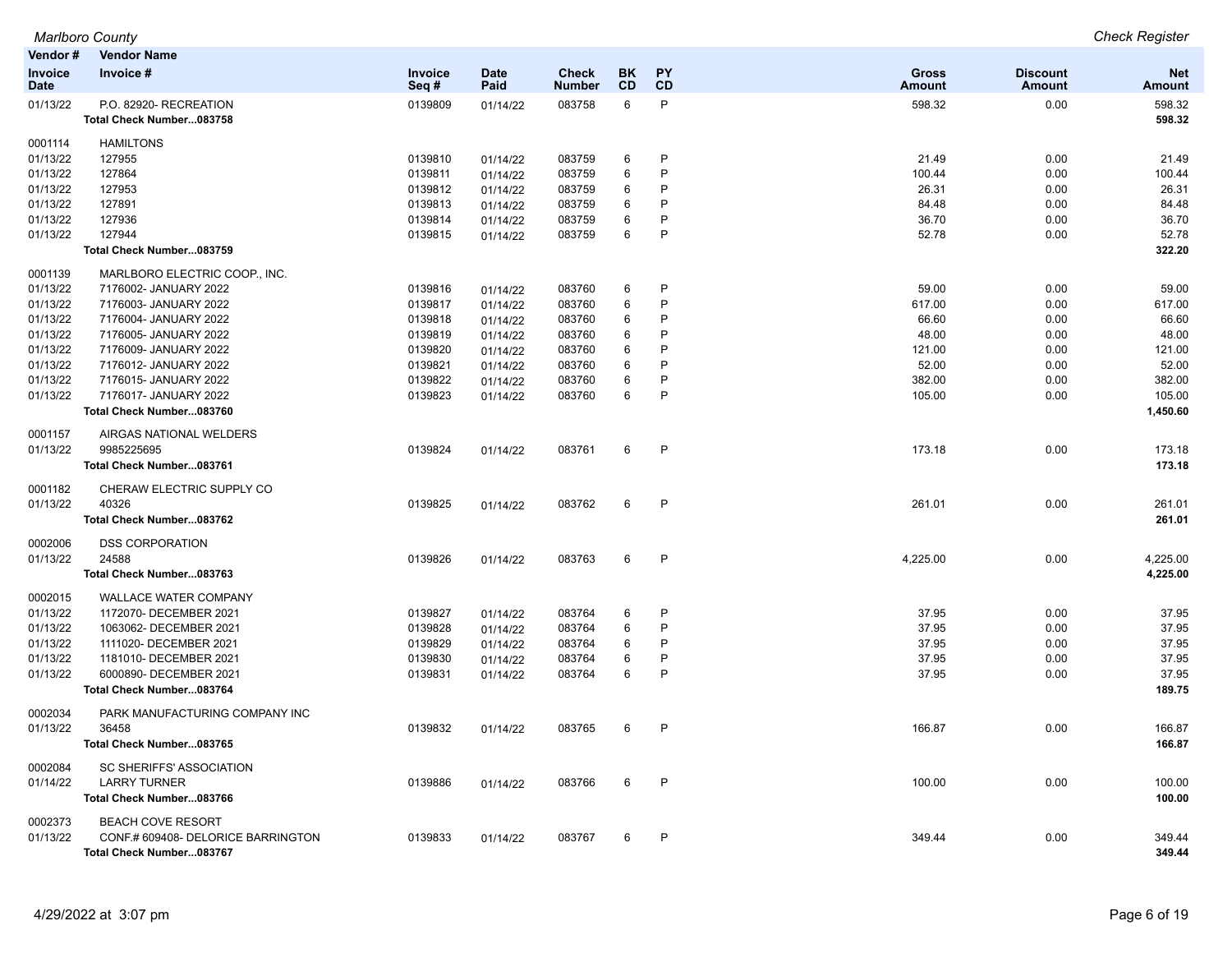| Vendor#                                     | <b>Vendor Name</b>                                                                                 |                               |                                  |                               |                 |                 |                          |                                  |                                    |
|---------------------------------------------|----------------------------------------------------------------------------------------------------|-------------------------------|----------------------------------|-------------------------------|-----------------|-----------------|--------------------------|----------------------------------|------------------------------------|
| <b>Invoice</b><br><b>Date</b>               | Invoice #                                                                                          | Invoice<br>Seq#               | <b>Date</b><br>Paid              | <b>Check</b><br><b>Number</b> | BK<br><b>CD</b> | <b>PY</b><br>CD | <b>Gross</b><br>Amount   | <b>Discount</b><br><b>Amount</b> | <b>Net</b><br>Amount               |
| 0005002<br>01/13/22                         | <b>MOTOROLA</b><br>28537920211201<br>Total Check Number083768                                      | 0139834                       | 01/14/22                         | 083768                        | 6               | PS              | 229.12                   | 0.00                             | 229.12<br>229.12                   |
| 01/13/22                                    | 28537820211201<br>Total Check Number083769                                                         | 0139835                       | 01/14/22                         | 083769                        | 6               | PS              | 98.19                    | 0.00                             | 98.19<br>98.19                     |
| 01/13/22                                    | 28537720211201<br>Total Check Number083770                                                         | 0139836                       | 01/14/22                         | 083770                        | 6               | PS              | 981.94                   | 0.00                             | 981.94<br>981.94                   |
| 0006970<br>01/13/22                         | 4TH CIRCUIT PUBLIC DEFENDER<br>3RD QTR. CONTRIBUTIONS<br>Total Check Number083771                  | 0139838                       | 01/14/22                         | 083771                        | 6               | P               | 13,072.50                | 0.00                             | 13,072.50<br>13,072.50             |
| 0007576<br>01/13/22<br>01/13/22<br>01/13/22 | <b>MCRAE'S SERVICE CENTER</b><br>0016155<br>0016040<br>0016156<br>Total Check Number083772         | 0139839<br>0139840<br>0139841 | 01/14/22<br>01/14/22<br>01/14/22 | 083772<br>083772<br>083772    | 6<br>6<br>6     | P<br>P<br>P     | 90.00<br>50.00<br>100.00 | 0.00<br>0.00<br>0.00             | 90.00<br>50.00<br>100.00<br>240.00 |
| 0007946<br>01/13/22<br>01/13/22             | INNOVATION CREDIT SOLUTIONS<br>202112460<br>202201222<br>Total Check Number083773                  | 0139842<br>0139843            | 01/14/22<br>01/14/22             | 083773<br>083773              | 6<br>6          | P<br>P          | 75.00<br>85.75           | 0.00<br>0.00                     | 75.00<br>85.75<br>160.75           |
| 0008878<br>01/13/22                         | AT & T<br>298446031- DECEMBER 2021<br>Total Check Number083774                                     | 0139844                       | 01/14/22                         | 083774                        | 6               | PS              | 53.50                    | 0.00                             | 53.50<br>53.50                     |
| 01/13/22                                    | 148528409- DECEMBER 2021<br>Total Check Number083775                                               | 0139845                       | 01/14/22                         | 083775                        | 6               | PS              | 89.25                    | 0.00                             | 89.25<br>89.25                     |
| 01/13/22                                    | 124870729- DECEMBER 2021<br>Total Check Number083776                                               | 0139846                       | 01/14/22                         | 083776                        | 6               | PS              | 64.20                    | 0.00                             | 64.20<br>64.20                     |
| 0009064<br>01/13/22                         | <b>BFPE INTERNATIONAL</b><br>2703251<br>Total Check Number083777                                   | 0139847                       | 01/14/22                         | 083777                        | 6               | P               | 279.12                   | 0.00                             | 279.12<br>279.12                   |
| 0009657<br>01/13/22                         | WILLIAM B. ROGERS, JR,<br>3RD & 4TH QTR. CONTRIBUTION<br>Total Check Number083778                  | 0139848                       | 01/14/22                         | 083778                        | 6               | P               | 49,650.00                | 0.00                             | 49,650.00<br>49,650.00             |
| 2800131<br>01/13/22                         | <b>EMBASSY SUITES MYRTLE BEACH</b><br>CONF.# 52922748- BEVERLY MCKIVER<br>Total Check Number083779 | 0139849                       | 01/14/22                         | 083779                        | 6               | $\mathsf{P}$    | 598.08                   | 0.00                             | 598.08<br>598.08                   |
| 2800281<br>01/13/22                         | <b>INGRAM LIBRARY SERVICE</b><br>56956911<br>Total Check Number083780                              | 0139850                       | 01/14/22                         | 083780                        | 6               | P               | 20.78                    | 0.00                             | 20.78<br>20.78                     |
| 2800423<br>01/13/22                         | <b>FRS</b><br>1454580<br>Total Check Number083781                                                  | 0139851                       | 01/14/22                         | 083781                        | 6               | P               | 170.99                   | 0.00                             | 170.99<br>170.99                   |
| 2800581<br>01/13/22                         | U.S. PATRIOT, LLC<br>873805                                                                        | 0139852                       | 01/14/22                         | 083782                        | 6               | P               | 229.22                   | 0.00                             | 229.22                             |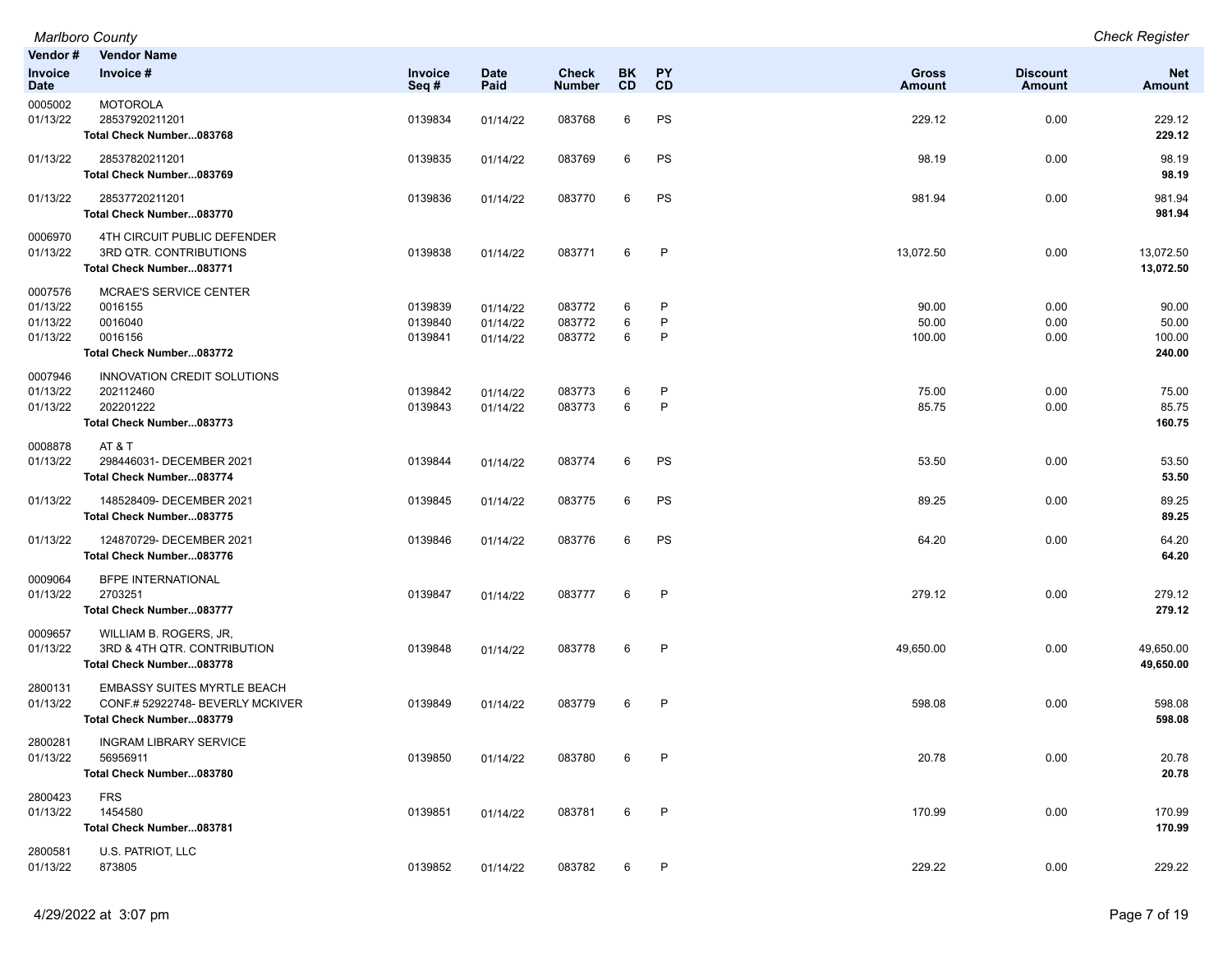|                                             | Marlboro County                                                                                |                               |                                  |                               |                 |                              |                               |                           | <b>Check Register</b>                    |
|---------------------------------------------|------------------------------------------------------------------------------------------------|-------------------------------|----------------------------------|-------------------------------|-----------------|------------------------------|-------------------------------|---------------------------|------------------------------------------|
| Vendor#<br>Invoice<br><b>Date</b>           | <b>Vendor Name</b><br>Invoice #                                                                | Invoice<br>Seq#               | <b>Date</b><br>Paid              | <b>Check</b><br><b>Number</b> | BK<br><b>CD</b> | <b>PY</b><br>CD              | <b>Gross</b><br><b>Amount</b> | <b>Discount</b><br>Amount | <b>Net</b><br><b>Amount</b>              |
|                                             | Total Check Number083782                                                                       |                               |                                  |                               |                 |                              |                               |                           | 229.22                                   |
| 2800596<br>01/13/22                         | FIT FOR A KING<br>26210<br>Total Check Number083783                                            | 0139853                       | 01/14/22                         | 083783                        | 6               | $\mathsf{P}$                 | 2,946.30                      | 0.00                      | 2,946.30<br>2,946.30                     |
| 2800762<br>01/13/22                         | AT & T<br>843 M74 6746 001 1891- DECEMBER 2021<br>Total Check Number083784                     | 0139854                       | 01/14/22                         | 083784                        | 6               | PS                           | 320.11                        | 0.00                      | 320.11<br>320.11                         |
| 2801033<br>01/13/22                         | C. KELLY JACKSON<br>PROF. SERVICES- DECEMBER 2021<br>Total Check Number083785                  | 0139855                       | 01/14/22                         | 083785                        | 6               | $\mathsf{P}$                 | 7,000.00                      | 0.00                      | 7,000.00<br>7,000.00                     |
| 2801069<br>01/13/22                         | MACKAY COMMUNICATIONS, INC.<br>SB088338<br>Total Check Number083786                            | 0139856                       | 01/14/22                         | 083786                        | 6               | $\mathsf{P}$                 | 66.30                         | 0.00                      | 66.30<br>66.30                           |
| 2801142<br>01/13/22                         | MANSFIELD OIL COMPANY<br>SQLCD-732080<br>Total Check Number083787                              | 0139857                       | 01/14/22                         | 083787                        | 6               | $\mathsf{P}$                 | 21,840.03                     | 0.00                      | 21,840.03<br>21,840.03                   |
| 2801203<br>01/14/22                         | <b>REPUBLIC SERVICES #782</b><br>0782001072020<br>Total Check Number083788                     | 0139885                       | 01/14/22                         | 083788                        | 6               | P                            | 3,786.95                      | 0.00                      | 3,786.95<br>3,786.95                     |
| 2801234<br>01/14/22                         | ADP, LLC<br>596219212<br>Total Check Number083789                                              | 0139887                       | 01/14/22                         | 083789                        | 6               | $\mathsf{P}$                 | 3,676.62                      | 0.00                      | 3,676.62<br>3,676.62                     |
| 2801261<br>01/14/22<br>01/14/22             | TMS INTERNATIONAL, LLC<br>10254376<br>10254814<br>Total Check Number083790                     | 0139858<br>0139859            | 01/14/22<br>01/14/22             | 083790<br>083790              | 6<br>6          | $\mathsf{P}$<br>$\mathsf{P}$ | 1,195.54<br>1,720.86          | 0.00<br>0.00              | 1,195.54<br>1,720.86<br>2,916.40         |
| 2801281<br>01/14/22<br>01/14/22<br>01/14/22 | <b>BOUND TREE MEDICAL, LLC</b><br>84348604<br>84350146<br>84350147<br>Total Check Number083791 | 0139860<br>0139861<br>0139862 | 01/14/22<br>01/14/22<br>01/14/22 | 083791<br>083791<br>083791    | 6<br>6<br>6     | P<br>P<br>P                  | 359.95<br>1,528.92<br>777.56  | 0.00<br>0.00<br>0.00      | 359.95<br>1,528.92<br>777.56<br>2,666.43 |
| 2801285<br>01/14/22                         | <b>HENRY SCHEIN</b><br>14858321<br>Total Check Number083792                                    | 0139863                       | 01/14/22                         | 083792                        | 6               | $\mathsf{P}$                 | 123.40                        | 0.00                      | 123.40<br>123.40                         |
| 2801298<br>01/14/22                         | INTERSTATE SIGN PRODUCTS, INC.<br>71533<br>Total Check Number083793                            | 0139864                       | 01/14/22                         | 083793                        | 6               | $\mathsf P$                  | 457.53                        | 0.00                      | 457.53<br>457.53                         |
| 2801341<br>01/14/22                         | MEDIKO P.C.<br>4178<br>Total Check Number083794                                                | 0139865                       | 01/14/22                         | 083794                        | 6               | $\mathsf{P}$                 | 13,185.42                     | 0.00                      | 13,185.42<br>13,185.42                   |
| 2801364<br>01/14/22                         | <b>VOIANCE</b><br>1442458<br>Total Check Number083795                                          | 0139866                       | 01/14/22                         | 083795                        | 6               | $\mathsf{P}$                 | 25.00                         | 0.00                      | 25.00<br>25.00                           |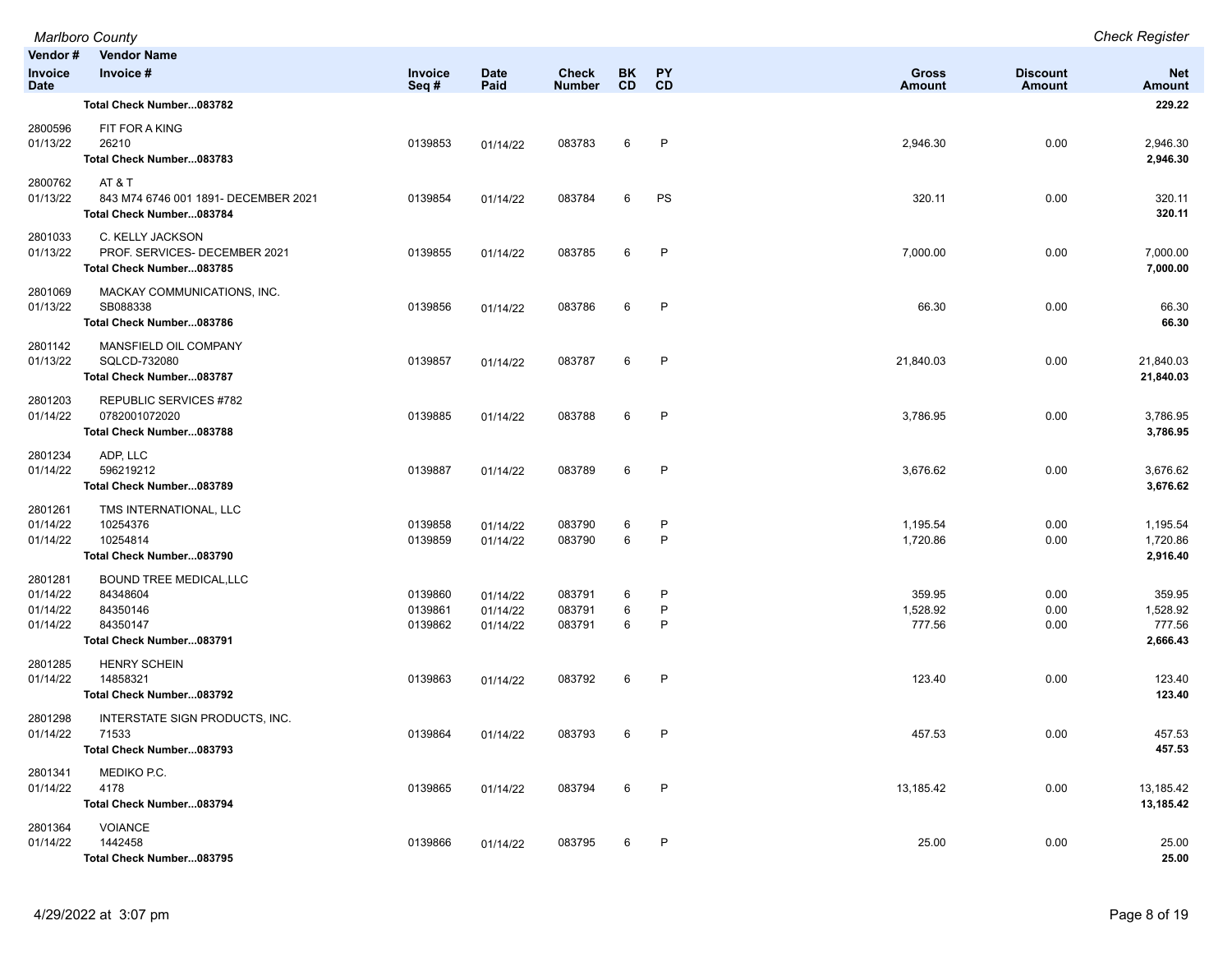*Marlboro County Check Register Marlboro County*<br>**Vendor # Vendor** 

| vendor #<br>Invoice<br><b>Date</b> | vendor name<br>Invoice #                                                          | Invoice<br>Seq#    | <b>Date</b><br>Paid  | <b>Check</b><br><b>Number</b> | BK.<br><b>CD</b> | <b>PY</b><br><b>CD</b> | <b>Gross</b><br><b>Amount</b> | <b>Discount</b><br>Amount | <b>Net</b><br>Amount      |
|------------------------------------|-----------------------------------------------------------------------------------|--------------------|----------------------|-------------------------------|------------------|------------------------|-------------------------------|---------------------------|---------------------------|
| 2801417<br>01/14/22                | <b>WASTE CONNECTIONS</b><br>2877185<br>Total Check Number083796                   | 0139867            | 01/14/22             | 083796                        | 6                | P                      | 99,923.40                     | 0.00                      | 99,923.40<br>99,923.40    |
| 2801523<br>01/14/22                | WESLEY D. PARK CPA<br>PROF. SERVICES- DECEMBER 2021<br>Total Check Number083797   | 0139868            | 01/14/22             | 083797                        | 6                | P                      | 5,120.00                      | 0.00                      | 5,120.00<br>5,120.00      |
| 2801548<br>01/14/22                | PUBLIQ, LLC<br>000601127-7563<br>Total Check Number083798                         | 0139872            | 01/14/22             | 083798                        | 6                | P                      | 2,401.91                      | 0.00                      | 2,401.91<br>2,401.91      |
| 01/14/22                           | 000603303-7563<br>Total Check Number083799                                        | 0139869            | 01/14/22             | 083799                        | 6                | PS                     | 656.62                        | 0.00                      | 656.62<br>656.62          |
| 01/14/22                           | 000603301-7561<br>Total Check Number083800                                        | 0139870            | 01/14/22             | 083800                        | 6                | PS                     | 726.16                        | 0.00                      | 726.16<br>726.16          |
| 01/14/22                           | 000601128-7562<br>Total Check Number083801                                        | 0139871            | 01/14/22             | 083801                        | 6                | PS                     | 4,131.00                      | 0.00                      | 4,131.00<br>4,131.00      |
| 01/14/22                           | 000601140-6944<br>Total Check Number083802                                        | 0139873            | 01/14/22             | 083802                        | 6                | ${\sf PS}$             | 1,080.00                      | 0.00                      | 1,080.00<br>1,080.00      |
| 01/14/22                           | 000601129-6943<br>Total Check Number083803                                        | 0139874            | 01/14/22             | 083803                        | 6                | PS                     | 4,280.06                      | 0.00                      | 4,280.06<br>4,280.06      |
| 2801550<br>01/14/22                | UNIFIRST CORPORATION<br>298 2932453<br>Total Check Number083804                   | 0139875            | 01/14/22             | 083804                        | 6                | $\mathsf{P}$           | 220.59                        | 0.00                      | 220.59<br>220.59          |
| 2801559<br>01/14/22                | HIGH POINT NETWORKS, LLC<br>195607<br>Total Check Number083805                    | 0139876            | 01/14/22             | 083805                        | 6                | $\mathsf{P}$           | 497.50                        | 0.00                      | 497.50<br>497.50          |
| 2801597<br>01/14/22                | CHARLES P. MCRAE<br><b>REIMB. FOR TOOLS</b><br>Total Check Number083806           | 0139877            | 01/14/22             | 083806                        | 6                | $\mathsf{P}$           | 38.30                         | 0.00                      | 38.30<br>38.30            |
| 2801603<br>01/14/22<br>01/14/22    | HERALD ADVOCATE ADV. PAYMENTS<br>22047568<br>22047437<br>Total Check Number083807 | 0139878<br>0139879 | 01/14/22<br>01/14/22 | 083807<br>083807              | 6<br>6           | $\mathsf{P}$<br>P      | 319.00<br>67.60               | 0.00<br>0.00              | 319.00<br>67.60<br>386.60 |
| 2801611<br>01/14/22                | SOUTHERN DIGITAL GRAPHIX<br>P.O. 82950- EMS<br>Total Check Number083808           | 0139880            | 01/14/22             | 083808                        | 6                | $\mathsf{P}$           | 300.00                        | 0.00                      | 300.00<br>300.00          |
| 2801615<br>01/14/22                | <b>BADGEPASS, INC</b><br><b>INV78946</b><br>Total Check Number083809              | 0139881            | 01/14/22             | 083809                        | 6                | $\mathsf{P}$           | 664.35                        | 0.00                      | 664.35<br>664.35          |
| 2801621<br>01/14/22                | RIVERSTREET WIRELESS OF NC INC<br>20469760<br>Total Check Number083810            | 0139882            | 01/14/22             | 083810                        | 6                | $\mathsf{P}$           | 52.48                         | 0.00                      | 52.48<br>52.48            |
| 2801622                            | FBI NATL ACADEMY ASSOCIATES                                                       |                    |                      |                               |                  |                        |                               |                           |                           |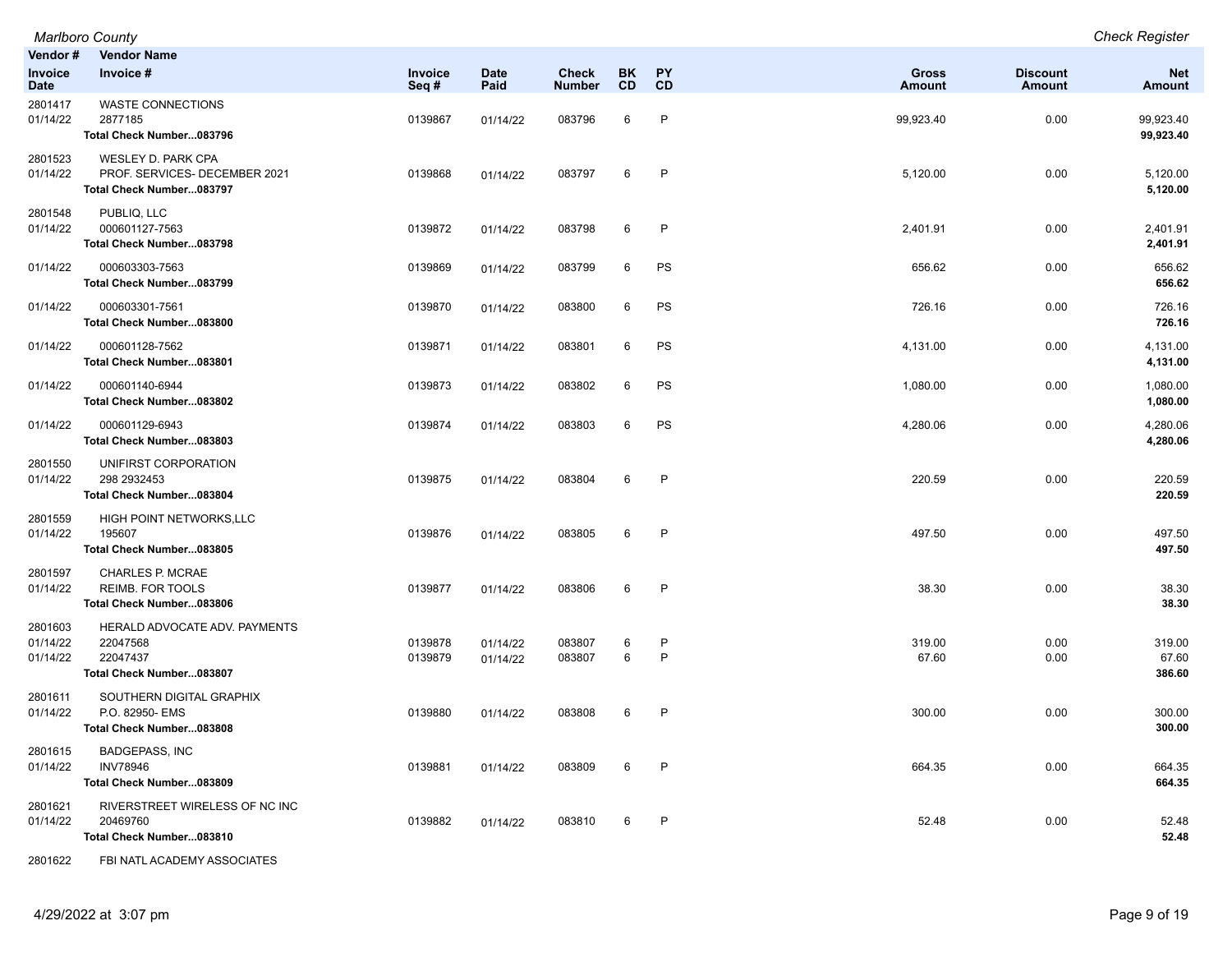| Vendor #<br>Invoice              | <b>Vendor Name</b><br>Invoice #                                                  | <b>Invoice</b>                | <b>Date</b>                      | Check                      | BK.         | <b>PY</b>    | Gross                      | <b>Discount</b>      | <b>Net</b>                     |
|----------------------------------|----------------------------------------------------------------------------------|-------------------------------|----------------------------------|----------------------------|-------------|--------------|----------------------------|----------------------|--------------------------------|
| Date                             |                                                                                  | Seq#                          | Paid                             | <b>Number</b>              | <b>CD</b>   | <b>CD</b>    | Amount                     | Amount               | <b>Amount</b>                  |
| 01/14/22                         | MEMBERSHIP FEE- LARRY MCNEIL<br>Total Check Number083811                         | 0139883                       | 01/14/22                         | 083811                     | 6           | P            | 150.00                     | 0.00                 | 150.00<br>150.00               |
| 2801623<br>01/14/22              | <b>ZACKARY QUICK</b><br><b>REIMB. TRAVEL EXPENSE</b><br>Total Check Number083812 | 0139884                       | 01/14/22                         | 083812                     | 6           | P            | 112.00                     | 0.00                 | 112.00<br>112.00               |
| 0001200<br>01/18/22              | BLUE LINE SHOOTING CENTER, LLC<br>52545                                          | 0139889                       | 01/18/22                         | 083813                     | 6           | P            | 1,364.86                   | 0.00                 | 1,364.86                       |
| 01/18/22<br>01/18/22<br>01/18/22 | 52555<br>52550<br>52546                                                          | 0139890<br>0139891<br>0139892 | 01/18/22<br>01/18/22<br>01/18/22 | 083813<br>083813<br>083813 | 6<br>6<br>6 | P<br>P<br>P  | 676.85<br>259.15<br>501.06 | 0.00<br>0.00<br>0.00 | 676.85<br>259.15<br>501.06     |
|                                  | Total Check Number083813                                                         |                               |                                  |                            |             |              |                            |                      | 2,801.92                       |
| 2801347<br>01/18/22              | <b>ENTERPRISE FM TRUST</b><br>FBN4368616<br>Total Check Number083814             | 0139888                       | 01/18/22                         | 083814                     | 6           | $\mathsf{P}$ | 17,665.20                  | 0.00                 | 17,665.20<br>17,665.20         |
| 0000036<br>01/19/22              | <b>TODD'S COMPUTER</b><br>12527<br>Total Check Number083815                      | 0139894                       | 01/20/22                         | 083815                     | 6           | P            | 160.13                     | 0.00                 | 160.13<br>160.13               |
| 0000309<br>01/19/22              | AT&T MOBILITY<br>287249817981 12/7/21-1/6/22<br>Total Check Number083816         | 0139895                       | 01/20/22                         | 083816                     | 6           | PS           | 34.31                      | 0.00                 | 34.31<br>34.31                 |
| 01/19/22                         | 287266238845 12/7/21-1/6/22<br>Total Check Number083817                          | 0139896                       | 01/20/22                         | 083817                     | 6           | PS           | 39.24                      | 0.00                 | 39.24<br>39.24                 |
| 0000454<br>01/19/22<br>01/19/22  | SCOTLAND WHOLESALE INC.<br>101942<br>62223<br>Total Check Number083818           | 0139897<br>0139898            | 01/20/22<br>01/20/22             | 083818<br>083818           | 6<br>6      | P<br>P       | 326.44<br>1,361.12         | 0.00<br>0.00         | 326.44<br>1,361.12<br>1,687.56 |
| 0000678<br>01/19/22              | AT & T<br>843 M41 5627 001- JANUARY 2022<br>Total Check Number083819             | 0139899                       | 01/20/22                         | 083819                     | 6           | P            | 183.11                     | 0.00                 | 183.11<br>183.11               |
| 0000801<br>01/19/22              | <b>WINDSTREAM</b><br>010835546- JANUARY 2022<br>Total Check Number083820         | 0139900                       | 01/20/22                         | 083820                     | 6           | PS           | 18.91                      | 0.00                 | 18.91<br>18.91                 |
| 01/20/22                         | 010199253- JANUARY 2022<br>Total Check Number083821                              | 0139927                       | 01/20/22                         | 083821                     | 6           | PS           | 198.46                     | 0.00                 | 198.46<br>198.46               |
| 0000841<br>01/19/22              | CAROLINA SECURITY & FIRE, INC<br>35690<br>Total Check Number083822               | 0139901                       | 01/20/22                         | 083822                     | 6           | P            | 119.85                     | 0.00                 | 119.85<br>119.85               |
| 0000921<br>01/19/22              | <b>MEGGS AUTOMOTIVE</b><br>12076<br>Total Check Number083823                     | 0139902                       | 01/20/22                         | 083823                     | 6           | $\mathsf{P}$ | 418.39                     | 0.00                 | 418.39<br>418.39               |
| 0000956<br>01/19/22<br>01/19/22  | <b>BLACK'S TIRE SERVICE</b><br>16 0031901<br>16 0032041                          | 0139903<br>0139904            | 01/20/22<br>01/20/22             | 083824<br>083824           | 6<br>6      | P<br>P       | 1,230.49<br>1,371.74       | 0.00<br>0.00         | 1,230.49<br>1,371.74           |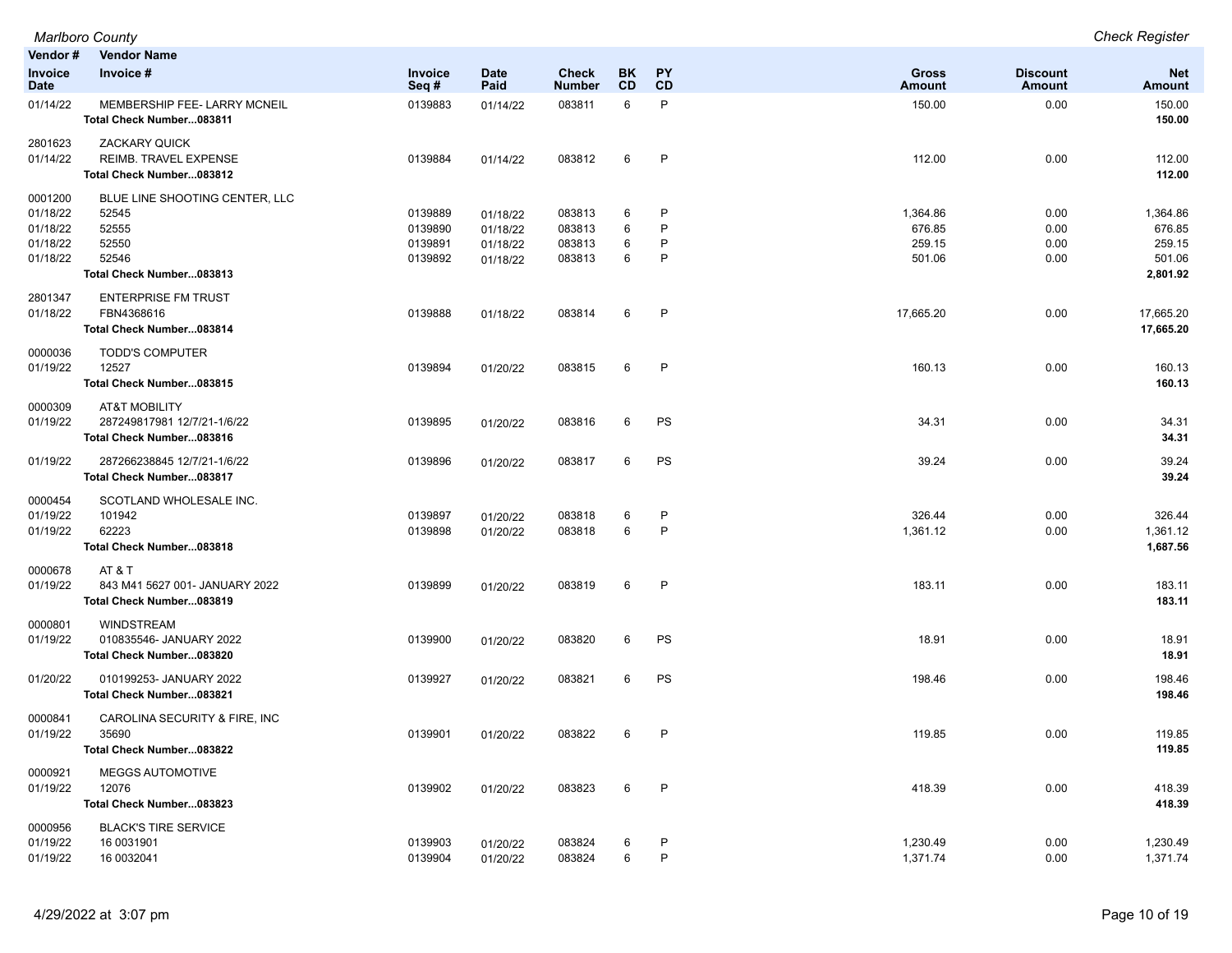|                           |                                                                                                                                                                                                                                                                                                                                                                                                                                                                                                                                                          |                                                                                                                                                                                         |                                                                                                                                                                                                                                                          |                                                                                                                                                                                  |                                                                    |                                                            |                                                                                                                                                                | <b>Check Register</b>                                                                                                                |
|---------------------------|----------------------------------------------------------------------------------------------------------------------------------------------------------------------------------------------------------------------------------------------------------------------------------------------------------------------------------------------------------------------------------------------------------------------------------------------------------------------------------------------------------------------------------------------------------|-----------------------------------------------------------------------------------------------------------------------------------------------------------------------------------------|----------------------------------------------------------------------------------------------------------------------------------------------------------------------------------------------------------------------------------------------------------|----------------------------------------------------------------------------------------------------------------------------------------------------------------------------------|--------------------------------------------------------------------|------------------------------------------------------------|----------------------------------------------------------------------------------------------------------------------------------------------------------------|--------------------------------------------------------------------------------------------------------------------------------------|
| <b>Vendor Name</b>        |                                                                                                                                                                                                                                                                                                                                                                                                                                                                                                                                                          |                                                                                                                                                                                         |                                                                                                                                                                                                                                                          |                                                                                                                                                                                  |                                                                    |                                                            |                                                                                                                                                                |                                                                                                                                      |
| Invoice #                 | Invoice<br>Seq#                                                                                                                                                                                                                                                                                                                                                                                                                                                                                                                                          | <b>Date</b><br>Paid                                                                                                                                                                     | <b>Check</b><br><b>Number</b>                                                                                                                                                                                                                            | <b>BK</b><br><b>CD</b>                                                                                                                                                           | <b>PY</b><br>CD                                                    | <b>Gross</b><br>Amount                                     | <b>Discount</b><br><b>Amount</b>                                                                                                                               | <b>Net</b><br><b>Amount</b>                                                                                                          |
| Total Check Number083824  |                                                                                                                                                                                                                                                                                                                                                                                                                                                                                                                                                          |                                                                                                                                                                                         |                                                                                                                                                                                                                                                          |                                                                                                                                                                                  |                                                                    |                                                            |                                                                                                                                                                | 2,602.23                                                                                                                             |
|                           |                                                                                                                                                                                                                                                                                                                                                                                                                                                                                                                                                          |                                                                                                                                                                                         |                                                                                                                                                                                                                                                          |                                                                                                                                                                                  |                                                                    |                                                            |                                                                                                                                                                |                                                                                                                                      |
|                           |                                                                                                                                                                                                                                                                                                                                                                                                                                                                                                                                                          |                                                                                                                                                                                         |                                                                                                                                                                                                                                                          |                                                                                                                                                                                  |                                                                    |                                                            |                                                                                                                                                                | 32.89                                                                                                                                |
|                           |                                                                                                                                                                                                                                                                                                                                                                                                                                                                                                                                                          |                                                                                                                                                                                         |                                                                                                                                                                                                                                                          |                                                                                                                                                                                  |                                                                    |                                                            |                                                                                                                                                                | 246.11                                                                                                                               |
|                           |                                                                                                                                                                                                                                                                                                                                                                                                                                                                                                                                                          |                                                                                                                                                                                         |                                                                                                                                                                                                                                                          |                                                                                                                                                                                  |                                                                    |                                                            |                                                                                                                                                                | 143.56                                                                                                                               |
|                           |                                                                                                                                                                                                                                                                                                                                                                                                                                                                                                                                                          |                                                                                                                                                                                         |                                                                                                                                                                                                                                                          |                                                                                                                                                                                  | P                                                                  |                                                            |                                                                                                                                                                | 248.40                                                                                                                               |
|                           |                                                                                                                                                                                                                                                                                                                                                                                                                                                                                                                                                          |                                                                                                                                                                                         |                                                                                                                                                                                                                                                          |                                                                                                                                                                                  |                                                                    |                                                            |                                                                                                                                                                | 140.29                                                                                                                               |
|                           |                                                                                                                                                                                                                                                                                                                                                                                                                                                                                                                                                          |                                                                                                                                                                                         |                                                                                                                                                                                                                                                          |                                                                                                                                                                                  |                                                                    |                                                            |                                                                                                                                                                | 41.04                                                                                                                                |
|                           |                                                                                                                                                                                                                                                                                                                                                                                                                                                                                                                                                          |                                                                                                                                                                                         |                                                                                                                                                                                                                                                          |                                                                                                                                                                                  |                                                                    |                                                            |                                                                                                                                                                | 22.65                                                                                                                                |
|                           |                                                                                                                                                                                                                                                                                                                                                                                                                                                                                                                                                          |                                                                                                                                                                                         |                                                                                                                                                                                                                                                          |                                                                                                                                                                                  |                                                                    |                                                            |                                                                                                                                                                | 874.94                                                                                                                               |
|                           |                                                                                                                                                                                                                                                                                                                                                                                                                                                                                                                                                          |                                                                                                                                                                                         |                                                                                                                                                                                                                                                          |                                                                                                                                                                                  |                                                                    |                                                            |                                                                                                                                                                |                                                                                                                                      |
|                           |                                                                                                                                                                                                                                                                                                                                                                                                                                                                                                                                                          |                                                                                                                                                                                         |                                                                                                                                                                                                                                                          |                                                                                                                                                                                  |                                                                    |                                                            |                                                                                                                                                                | 25.78                                                                                                                                |
| Total Check Number083826  |                                                                                                                                                                                                                                                                                                                                                                                                                                                                                                                                                          |                                                                                                                                                                                         |                                                                                                                                                                                                                                                          |                                                                                                                                                                                  |                                                                    |                                                            |                                                                                                                                                                | 25.78                                                                                                                                |
| <b>HAMILTONS</b>          |                                                                                                                                                                                                                                                                                                                                                                                                                                                                                                                                                          |                                                                                                                                                                                         |                                                                                                                                                                                                                                                          |                                                                                                                                                                                  |                                                                    |                                                            |                                                                                                                                                                |                                                                                                                                      |
|                           |                                                                                                                                                                                                                                                                                                                                                                                                                                                                                                                                                          |                                                                                                                                                                                         |                                                                                                                                                                                                                                                          |                                                                                                                                                                                  | P                                                                  |                                                            |                                                                                                                                                                | 6.58                                                                                                                                 |
|                           |                                                                                                                                                                                                                                                                                                                                                                                                                                                                                                                                                          |                                                                                                                                                                                         |                                                                                                                                                                                                                                                          |                                                                                                                                                                                  | P                                                                  |                                                            |                                                                                                                                                                | 33.86                                                                                                                                |
| 127990                    |                                                                                                                                                                                                                                                                                                                                                                                                                                                                                                                                                          |                                                                                                                                                                                         |                                                                                                                                                                                                                                                          | 6                                                                                                                                                                                | P                                                                  |                                                            |                                                                                                                                                                | 26.99                                                                                                                                |
| Total Check Number083827  |                                                                                                                                                                                                                                                                                                                                                                                                                                                                                                                                                          |                                                                                                                                                                                         |                                                                                                                                                                                                                                                          |                                                                                                                                                                                  |                                                                    |                                                            |                                                                                                                                                                | 67.43                                                                                                                                |
| EDWARDS REFRIGERATION INC |                                                                                                                                                                                                                                                                                                                                                                                                                                                                                                                                                          |                                                                                                                                                                                         |                                                                                                                                                                                                                                                          |                                                                                                                                                                                  |                                                                    |                                                            |                                                                                                                                                                |                                                                                                                                      |
| 75619                     | 0139929                                                                                                                                                                                                                                                                                                                                                                                                                                                                                                                                                  |                                                                                                                                                                                         | 083828                                                                                                                                                                                                                                                   | 6                                                                                                                                                                                | P                                                                  | 190.00                                                     | 0.00                                                                                                                                                           | 190.00                                                                                                                               |
| Total Check Number083828  |                                                                                                                                                                                                                                                                                                                                                                                                                                                                                                                                                          |                                                                                                                                                                                         |                                                                                                                                                                                                                                                          |                                                                                                                                                                                  |                                                                    |                                                            |                                                                                                                                                                | 190.00                                                                                                                               |
|                           |                                                                                                                                                                                                                                                                                                                                                                                                                                                                                                                                                          |                                                                                                                                                                                         |                                                                                                                                                                                                                                                          |                                                                                                                                                                                  |                                                                    |                                                            |                                                                                                                                                                |                                                                                                                                      |
| GFC446324                 |                                                                                                                                                                                                                                                                                                                                                                                                                                                                                                                                                          |                                                                                                                                                                                         |                                                                                                                                                                                                                                                          | 6                                                                                                                                                                                | P                                                                  |                                                            |                                                                                                                                                                | 1,713.75                                                                                                                             |
| Total Check Number083829  |                                                                                                                                                                                                                                                                                                                                                                                                                                                                                                                                                          |                                                                                                                                                                                         |                                                                                                                                                                                                                                                          |                                                                                                                                                                                  |                                                                    |                                                            |                                                                                                                                                                | 1,713.75                                                                                                                             |
| ADVANCE AUTO COMMERCIAL   |                                                                                                                                                                                                                                                                                                                                                                                                                                                                                                                                                          |                                                                                                                                                                                         |                                                                                                                                                                                                                                                          |                                                                                                                                                                                  |                                                                    |                                                            |                                                                                                                                                                |                                                                                                                                      |
| 5200200823328             | 0139915                                                                                                                                                                                                                                                                                                                                                                                                                                                                                                                                                  |                                                                                                                                                                                         | 083830                                                                                                                                                                                                                                                   | 6                                                                                                                                                                                | P                                                                  | 146.71                                                     | 0.00                                                                                                                                                           | 146.71                                                                                                                               |
| 5200201235304             | 0139916                                                                                                                                                                                                                                                                                                                                                                                                                                                                                                                                                  |                                                                                                                                                                                         | 083830                                                                                                                                                                                                                                                   | 6                                                                                                                                                                                | P                                                                  | 40.80                                                      | 0.00                                                                                                                                                           | 40.80                                                                                                                                |
| 5200201375279             | 0139930                                                                                                                                                                                                                                                                                                                                                                                                                                                                                                                                                  | 01/20/22                                                                                                                                                                                | 083830                                                                                                                                                                                                                                                   | 6                                                                                                                                                                                | P                                                                  | 41.68                                                      | 0.00                                                                                                                                                           | 41.68                                                                                                                                |
| 5200201435397             | 0139931                                                                                                                                                                                                                                                                                                                                                                                                                                                                                                                                                  |                                                                                                                                                                                         |                                                                                                                                                                                                                                                          | 6                                                                                                                                                                                | P                                                                  | 41.28                                                      | 0.00                                                                                                                                                           | 41.28                                                                                                                                |
|                           |                                                                                                                                                                                                                                                                                                                                                                                                                                                                                                                                                          |                                                                                                                                                                                         |                                                                                                                                                                                                                                                          |                                                                                                                                                                                  |                                                                    |                                                            |                                                                                                                                                                | 270.47                                                                                                                               |
| AT & T                    |                                                                                                                                                                                                                                                                                                                                                                                                                                                                                                                                                          |                                                                                                                                                                                         |                                                                                                                                                                                                                                                          |                                                                                                                                                                                  |                                                                    |                                                            |                                                                                                                                                                |                                                                                                                                      |
|                           |                                                                                                                                                                                                                                                                                                                                                                                                                                                                                                                                                          |                                                                                                                                                                                         |                                                                                                                                                                                                                                                          | 6                                                                                                                                                                                |                                                                    |                                                            |                                                                                                                                                                | 386.93                                                                                                                               |
|                           |                                                                                                                                                                                                                                                                                                                                                                                                                                                                                                                                                          |                                                                                                                                                                                         |                                                                                                                                                                                                                                                          |                                                                                                                                                                                  |                                                                    |                                                            |                                                                                                                                                                | 386.93                                                                                                                               |
|                           |                                                                                                                                                                                                                                                                                                                                                                                                                                                                                                                                                          |                                                                                                                                                                                         |                                                                                                                                                                                                                                                          |                                                                                                                                                                                  |                                                                    |                                                            |                                                                                                                                                                |                                                                                                                                      |
|                           |                                                                                                                                                                                                                                                                                                                                                                                                                                                                                                                                                          |                                                                                                                                                                                         |                                                                                                                                                                                                                                                          |                                                                                                                                                                                  |                                                                    |                                                            |                                                                                                                                                                | 61.08                                                                                                                                |
| Total Check Number083832  |                                                                                                                                                                                                                                                                                                                                                                                                                                                                                                                                                          |                                                                                                                                                                                         |                                                                                                                                                                                                                                                          |                                                                                                                                                                                  |                                                                    |                                                            |                                                                                                                                                                | 61.08                                                                                                                                |
|                           |                                                                                                                                                                                                                                                                                                                                                                                                                                                                                                                                                          |                                                                                                                                                                                         |                                                                                                                                                                                                                                                          |                                                                                                                                                                                  |                                                                    |                                                            |                                                                                                                                                                |                                                                                                                                      |
|                           |                                                                                                                                                                                                                                                                                                                                                                                                                                                                                                                                                          |                                                                                                                                                                                         |                                                                                                                                                                                                                                                          |                                                                                                                                                                                  |                                                                    |                                                            |                                                                                                                                                                | 325.00                                                                                                                               |
|                           |                                                                                                                                                                                                                                                                                                                                                                                                                                                                                                                                                          |                                                                                                                                                                                         |                                                                                                                                                                                                                                                          |                                                                                                                                                                                  |                                                                    |                                                            |                                                                                                                                                                | 325.00                                                                                                                               |
|                           |                                                                                                                                                                                                                                                                                                                                                                                                                                                                                                                                                          |                                                                                                                                                                                         |                                                                                                                                                                                                                                                          |                                                                                                                                                                                  |                                                                    |                                                            |                                                                                                                                                                |                                                                                                                                      |
|                           |                                                                                                                                                                                                                                                                                                                                                                                                                                                                                                                                                          |                                                                                                                                                                                         |                                                                                                                                                                                                                                                          |                                                                                                                                                                                  |                                                                    |                                                            |                                                                                                                                                                | 86.99                                                                                                                                |
|                           |                                                                                                                                                                                                                                                                                                                                                                                                                                                                                                                                                          |                                                                                                                                                                                         |                                                                                                                                                                                                                                                          |                                                                                                                                                                                  |                                                                    |                                                            |                                                                                                                                                                | 101.97                                                                                                                               |
|                           |                                                                                                                                                                                                                                                                                                                                                                                                                                                                                                                                                          |                                                                                                                                                                                         |                                                                                                                                                                                                                                                          |                                                                                                                                                                                  |                                                                    |                                                            |                                                                                                                                                                | 188.96                                                                                                                               |
|                           |                                                                                                                                                                                                                                                                                                                                                                                                                                                                                                                                                          |                                                                                                                                                                                         |                                                                                                                                                                                                                                                          |                                                                                                                                                                                  |                                                                    |                                                            |                                                                                                                                                                |                                                                                                                                      |
| <b>XEROX CORPORATION</b>  |                                                                                                                                                                                                                                                                                                                                                                                                                                                                                                                                                          |                                                                                                                                                                                         |                                                                                                                                                                                                                                                          |                                                                                                                                                                                  |                                                                    |                                                            |                                                                                                                                                                |                                                                                                                                      |
| 015159023                 | 0139921                                                                                                                                                                                                                                                                                                                                                                                                                                                                                                                                                  | 01/20/22                                                                                                                                                                                | 083835                                                                                                                                                                                                                                                   | 6                                                                                                                                                                                | P                                                                  | 55.66                                                      | 0.00                                                                                                                                                           | 55.66                                                                                                                                |
|                           | Marlboro County<br>Vendor#<br>HERALD OFFICE SUPPLY INC<br>977159-0<br>972514-0<br>972513-0<br>973233-0<br>969963-0<br>M134719<br>M136092<br>Total Check Number083825<br><b>VERIZON WIRELESS</b><br>9896410049- JANUARY 2022<br>127970<br>127920<br><b>BLANCHARD MACHINERY</b><br>Total Check Number083830<br>000017544531- JANUARY 2022<br>Total Check Number083831<br>PEPSI COLA<br>10064694<br>PALMETTO PROFESSIONAL SERVICES<br>20401<br>Total Check Number083833<br>BOB BARKER COMPANY, INC.<br>INV1707131<br>INV1706451<br>Total Check Number083834 | 0139905<br>0139906<br>0139907<br>0139908<br>0139909<br>0139910<br>0139911<br>0139912<br>0139913<br>0139914<br>0139928<br>0139917<br>0139918<br>0139919<br>0139920<br>0139932<br>0139933 | 01/20/22<br>01/20/22<br>01/20/22<br>01/20/22<br>01/20/22<br>01/20/22<br>01/20/22<br>01/20/22<br>01/20/22<br>01/20/22<br>01/20/22<br>01/20/22<br>01/20/22<br>01/20/22<br>01/20/22<br>01/20/22<br>01/20/22<br>01/20/22<br>01/20/22<br>01/20/22<br>01/20/22 | 083825<br>083825<br>083825<br>083825<br>083825<br>083825<br>083825<br>083826<br>083827<br>083827<br>083827<br>083829<br>083830<br>083831<br>083832<br>083833<br>083834<br>083834 | 6<br>6<br>6<br>6<br>6<br>6<br>6<br>6<br>6<br>6<br>6<br>6<br>6<br>6 | P<br>P<br>P<br>P<br>P<br>P<br>PS<br>PS<br>P<br>P<br>P<br>P | 32.89<br>246.11<br>143.56<br>248.40<br>140.29<br>41.04<br>22.65<br>25.78<br>6.58<br>33.86<br>26.99<br>1,713.75<br>386.93<br>61.08<br>325.00<br>86.99<br>101.97 | 0.00<br>0.00<br>0.00<br>0.00<br>0.00<br>0.00<br>0.00<br>0.00<br>0.00<br>0.00<br>0.00<br>0.00<br>0.00<br>0.00<br>0.00<br>0.00<br>0.00 |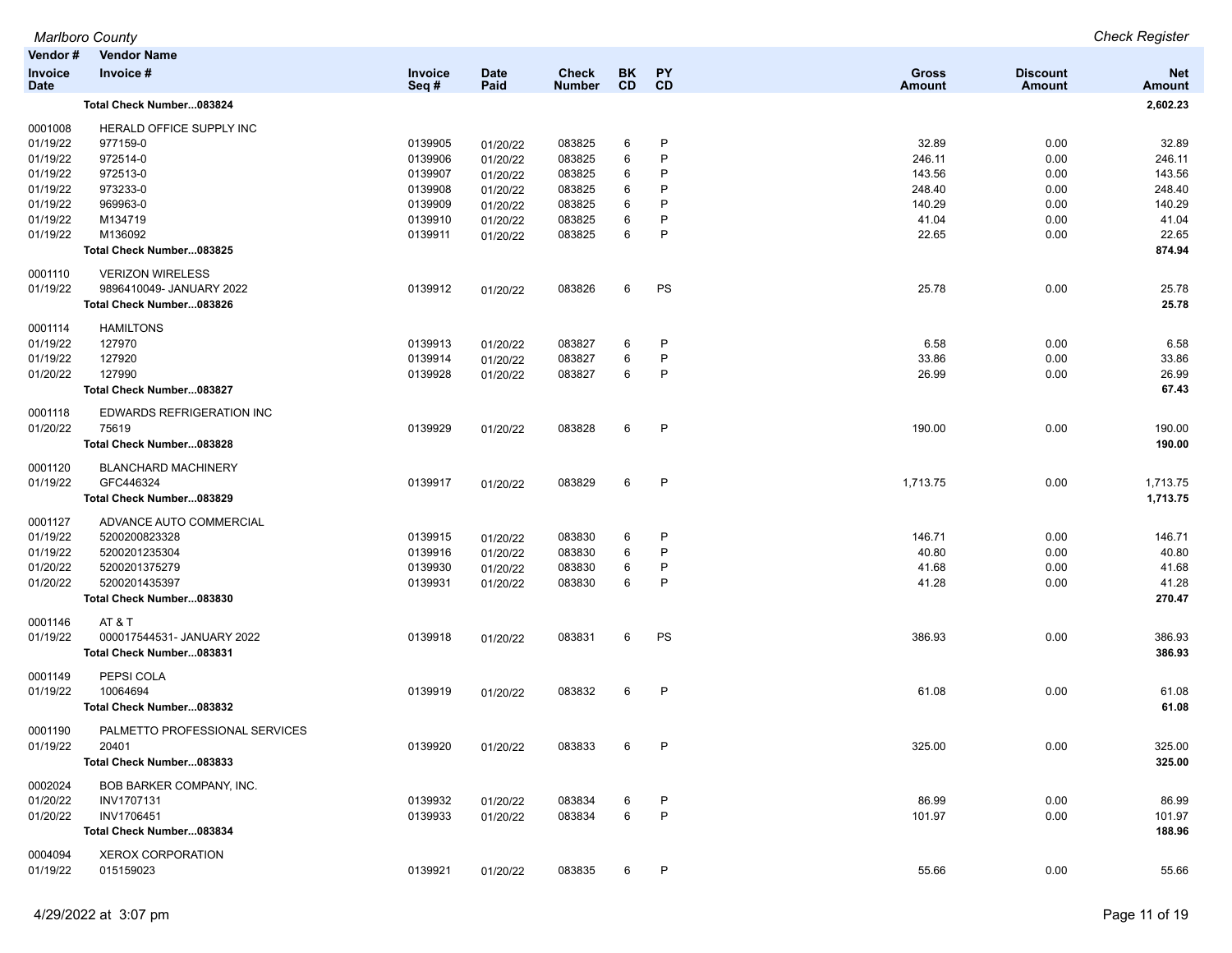| Vendor#                | <b>Vendor Name</b>                        |                    |                      |                               |                 |              |                               |                           |                             |
|------------------------|-------------------------------------------|--------------------|----------------------|-------------------------------|-----------------|--------------|-------------------------------|---------------------------|-----------------------------|
| Invoice<br><b>Date</b> | Invoice #                                 | Invoice<br>Seq#    | <b>Date</b><br>Paid  | <b>Check</b><br><b>Number</b> | <b>BK</b><br>CD | PY<br>CD     | <b>Gross</b><br><b>Amount</b> | <b>Discount</b><br>Amount | <b>Net</b><br><b>Amount</b> |
| 01/19/22               | 015159000                                 | 0139922            | 01/20/22             | 083835                        | 6               | P            | 162.91                        | 0.00                      | 162.91                      |
| 01/19/22               | 015158999                                 | 0139923            | 01/20/22             | 083835                        | 6               | P            | 465.32                        | 0.00                      | 465.32                      |
| 01/19/22<br>01/19/22   | 015159021                                 | 0139924            | 01/20/22             | 083835                        | 6               | P<br>P       | 64.73                         | 0.00                      | 64.73<br>55.05              |
| 01/19/22               | 015158990<br>015158984                    | 0139925<br>0139926 | 01/20/22<br>01/20/22 | 083835<br>083835              | 6<br>6          | P            | 55.05<br>310.87               | 0.00<br>0.00              | 310.87                      |
|                        | Total Check Number083835                  |                    |                      |                               |                 |              |                               |                           | 1,114.54                    |
| 0005010                | <b>DUKE ENERGY</b>                        |                    |                      |                               |                 |              |                               |                           |                             |
| 01/20/22               | 9100 8065 4978- JANUARY 2022              | 0139934            | 01/20/22             | 083836                        | 6               | $\mathsf{P}$ | 36.04                         | 0.00                      | 36.04                       |
| 01/20/22               | 9100 8049 9230- JANUARY 2022              | 0139935            | 01/20/22             | 083836                        | 6               | P            | 76.87                         | 0.00                      | 76.87                       |
|                        | Total Check Number083836                  |                    |                      |                               |                 |              |                               |                           | 112.91                      |
| 0006029<br>01/20/22    | <b>AUTOZONE</b><br>1014677864             | 0139936            |                      | 083837                        | 6               | $\mathsf{P}$ | 39.20                         | 0.00                      | 39.20                       |
|                        | Total Check Number083837                  |                    | 01/20/22             |                               |                 |              |                               |                           | 39.20                       |
| 0008000                | AT & T                                    |                    |                      |                               |                 |              |                               |                           |                             |
| 01/20/22               | 843 479 5600 333- JANUARY 2022            | 0139937            | 01/20/22             | 083838                        | 6               | $\mathsf{P}$ | 13,983.36                     | 0.00                      | 13,983.36                   |
|                        | Total Check Number083838                  |                    |                      |                               |                 |              |                               |                           | 13,983.36                   |
| 0008878                | AT & T                                    |                    |                      |                               |                 |              |                               |                           |                             |
| 01/20/22               | 143303245- JANUARY 2022                   | 0139938            | 01/20/22             | 083839                        | 6               | PS           | 123.85                        | 0.00                      | 123.85                      |
|                        | Total Check Number083839                  |                    |                      |                               |                 |              |                               |                           | 123.85                      |
| 2800135<br>01/20/22    | <b>SCLA</b><br>MEMBERSHIP RENEWAL         | 0139939            |                      | 083840                        | 6               | $\mathsf{P}$ | 125.00                        | 0.00                      | 125.00                      |
|                        | Total Check Number083840                  |                    | 01/20/22             |                               |                 |              |                               |                           | 125.00                      |
|                        |                                           |                    |                      |                               |                 |              |                               |                           |                             |
| 2800382<br>01/20/22    | CENTRAL CAROLINA HOLDING, LLC<br>218992   | 0139940            | 01/20/22             | 083841                        | 6               | $\mathsf{P}$ | 927.82                        | 0.00                      | 927.82                      |
|                        | Total Check Number083841                  |                    |                      |                               |                 |              |                               |                           | 927.82                      |
| 2800572                | <b>LASER PRINT PLUS</b>                   |                    |                      |                               |                 |              |                               |                           |                             |
| 01/20/22               | 202109                                    | 0139941            | 01/20/22             | 083842                        | 6               | $\mathsf{P}$ | 249.90                        | 0.00                      | 249.90                      |
|                        | Total Check Number083842                  |                    |                      |                               |                 |              |                               |                           | 249.90                      |
| 2800768                | COTT SYSTEMS, INC.                        |                    |                      |                               |                 |              |                               |                           |                             |
| 01/20/22               | 144687                                    | 0139942            | 01/20/22             | 083843                        | 6               | $\mathsf{P}$ | 196.86                        | 0.00                      | 196.86                      |
|                        | Total Check Number083843                  |                    |                      |                               |                 |              |                               |                           | 196.86                      |
| 2800891                | ZOLL MEDICAL CORPORATION                  |                    |                      |                               |                 |              |                               |                           |                             |
| 01/20/22               | 3435333<br>Total Check Number083844       | 0140007            | 01/20/22             | 083844                        | 6               | $\mathsf{P}$ | 270.60                        | 0.00                      | 270.60<br>270.60            |
| 2800925                | PROTECTION ONE ALARM                      |                    |                      |                               |                 |              |                               |                           |                             |
| 01/20/22               | 143496283                                 | 0139943            | 01/20/22             | 083845                        | 6               | $\mathsf{P}$ | 116.61                        | 0.00                      | 116.61                      |
|                        | Total Check Number083845                  |                    |                      |                               |                 |              |                               |                           | 116.61                      |
|                        |                                           |                    |                      |                               |                 |              |                               |                           |                             |
| 2800986<br>01/20/22    | SUMMIT FOOD SERVICES LLC<br>INV2000130581 | 0139944            | 01/20/22             | 083846                        | 6               | $\mathsf{P}$ | 3,043.10                      | 0.00                      | 3,043.10                    |
| 01/20/22               | INV2000131136                             | 0139945            | 01/20/22             | 083846                        | 6               | $\mathsf{P}$ | 2,876.89                      | 0.00                      | 2,876.89                    |
| 01/20/22               | INV2000131707                             | 0139946            | 01/20/22             | 083846                        | 6               | P            | 3,044.79                      | 0.00                      | 3,044.79                    |
| 01/20/22               | INV2000132410                             | 0139947            | 01/20/22             | 083846                        | 6               | P            | 3,106.24                      | 0.00                      | 3,106.24                    |
|                        | Total Check Number083846                  |                    |                      |                               |                 |              |                               |                           | 12,071.02                   |

2801039 HARRIS, MCLEOD & RUFFNER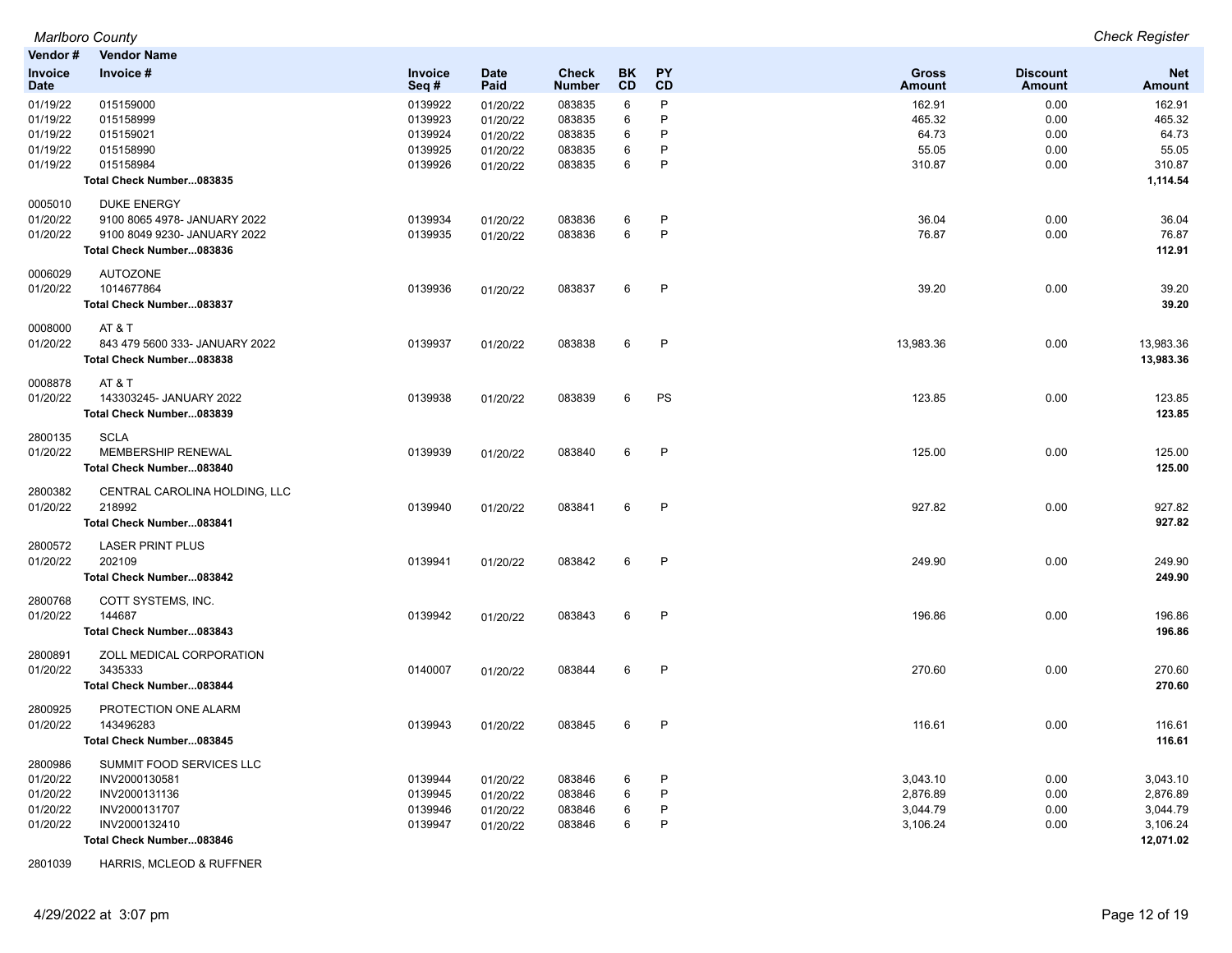**Vendor # Vendor Name Invoice Date Invoice # Invoice Seq # Date Paid Check Number BK CD PY CD Gross Amount Discount Amount Net Amount** 01/20/22 FILE# 8576- DECEMBER 2021 0139948 01/20/22 083847 6 P 1,930.75 0.00 1,930.75 **Total Check Number...083847 1,930.75** 2801069 MACKAY COMMUNICATIONS, INC. 01/20/22 SB086162 0139949 01/20/22 083848 6 PS 66.30 0.00 66.30 **Total Check Number...083848 66.30** 01/20/22 SB087315 0139950 01/20/22 083849 6 PS 66.30 66.30 **Total Check Number...083849 66.30** 2801139 AASLH 01/20/22 200039470 0139951 01/20/22 083850 6 P 32.00 32.00 **Total Check Number...083850 32.00** 2801150 SHRED360 01/20/22 3876010122 0139952 01/20/22 083851 6 P 769.60 769.60 **Total Check Number...083851 769.60** 2801203 REPUBLIC SERVICES #782 01/20/22 4767-000020896 0139953 01/20/22 083852 6 P 102.27 0.00 102.27 01/20/22 4767-000020939 0139954 01/20/22 083852 6 P 102.27 0.00 102.27 **Total Check Number...083852 204.54** 2801253 WELLS FARGO FINANCIAL LEASING 01/20/22 5018393916 0139955 01/20/22 083853 6 PS 258.80 0.00 258.80 **Total Check Number...083853 258.80** 01/20/22 5018393617 0139956 01/20/22 083854 6 PS 174.59 174.59 0.00 174.59 0.00 174.59 **Total Check Number...083854 174.59** 01/20/22 5018393619 0139957 01/20/22 083855 6 PS 499.18 0.00 499.18 **Total Check Number...083855 499.18** 2801332 STERICYCLE, INC. 01/20/22 1011289183 0139958 01/20/22 083856 6 P 54.18 0.00 54.18 **Total Check Number...083856 54.18** 2801343 EMS MANAGEMENT & CONSULTANTS 01/20/22 044957 0139959 01/20/22 083857 6 P 5,702.13 0.00 5,702.13 01/20/22 045097 0139960 01/20/22 083857 6 P 326.70 0.00 326.70 **Total Check Number...083857 6,028.83** 2801373 TIAA COMMERCIAL FINANCE, INC. 01/20/22 8678940 0139961 01/20/22 083858 6 P 113.95 0.00 113.95 **Total Check Number...083858 113.95** 2801501 CARDMEMBER SERVICE 01/20/22 12/20/21- SOLD WASTE 0139962 01/20/22 083859 6 P -39.27 0.00 -39.27 01/20/22 12/13/21- P/Z 0139963 01/20/22 083859 6 P -216.00 0.00 -216.00 01/20/22 12/14/21- SOLID WASTE 0139964 01/20/22 083859 6 P 6,404.40 6,404.40 01/20/22 12/3/21- NON DEPARTMENTAL 0139965 01/20/22 083859 6 P 1,468.78 0.00 1,468.78 01/20/22 12/23/21- SHERIFF 0139966 01/20/22 083859 6 P 647.99 0.00 647.99 01/20/22 12/6/21- NON DEPARTMENTAL 0139967 01/20/22 083859 6 P 558.88 558.88 01/20/22 12/10/21- ADMIN 0139968 01/20/22 083859 6 P 435.53 0.00 435.53 01/20/22 12/8/21- RECREATION 0139969 01/20/22 083859 6 P 257.00 0.00 257.00

01/20/22 12/2/21- SOLID WASTE 0139970 01/20/22 083859 6 P 539.95 0.00 539.95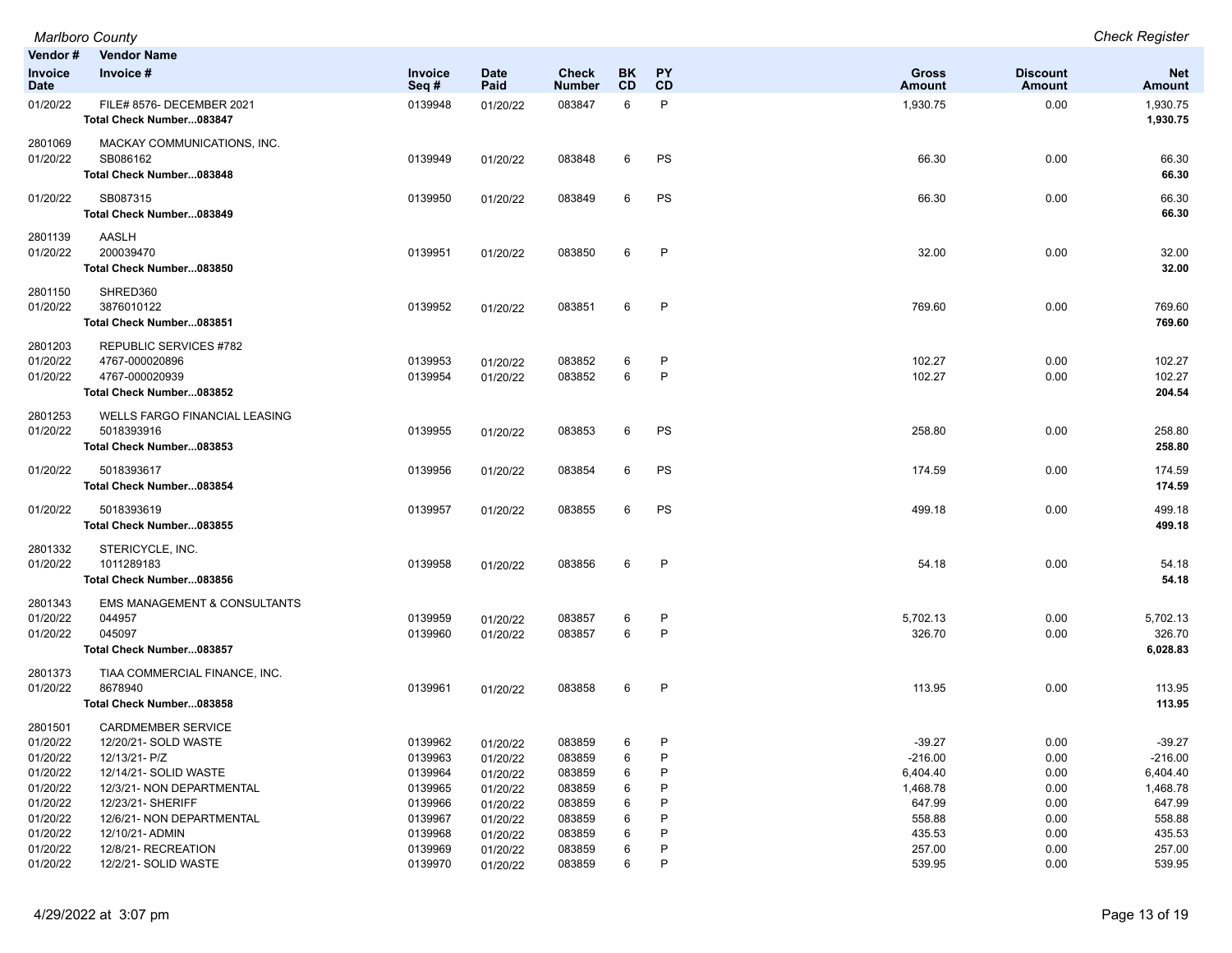| Vendor #               | <b>Vendor Name</b>            |                 |                     |                        |                        |                 |                        |                           |                             |
|------------------------|-------------------------------|-----------------|---------------------|------------------------|------------------------|-----------------|------------------------|---------------------------|-----------------------------|
| Invoice<br><b>Date</b> | Invoice #                     | Invoice<br>Seq# | <b>Date</b><br>Paid | <b>Check</b><br>Number | <b>BK</b><br><b>CD</b> | <b>PY</b><br>CD | <b>Gross</b><br>Amount | <b>Discount</b><br>Amount | <b>Net</b><br><b>Amount</b> |
| 01/20/22               | 12/17/21- PERSONNEL/ EMS      | 0139971         | 01/20/22            | 083859                 | 6                      | P               | 540.03                 | 0.00                      | 540.03                      |
| 01/20/22               | 12/17/21- EMS                 | 0139972         | 01/20/22            | 083859                 | 6                      | P               | 499.00                 | 0.00                      | 499.00                      |
| 01/20/22               | 12/2/21- PERSONNEL/ EMS       | 0139973         | 01/20/22            | 083859                 | 6                      | P               | 370.25                 | 0.00                      | 370.25                      |
| 01/20/22               | 12/2/21-911                   | 0139974         | 01/20/22            | 083859                 | 6                      | P               | 41.51                  | 0.00                      | 41.51                       |
|                        | Total Check Number083859      |                 |                     |                        |                        |                 |                        |                           | 11,508.05                   |
| 01/20/22               | 12/13/21- ECON DEVELOPMENT    | 0139975         | 01/20/22            | 083860                 | 6                      | P               | 14.99                  | 0.00                      | 14.99                       |
| 01/20/22               | 12/2/21- NON DEPARTMENTAL     | 0139976         | 01/20/22            | 083860                 | 6                      | P               | 118.64                 | 0.00                      | 118.64                      |
| 01/20/22               | 12/2/21- PERSONNEL            | 0139977         | 01/20/22            | 083860                 | 6                      | P               | 85.41                  | 0.00                      | 85.41                       |
| 01/20/22               | 12/2/21- PERSONNEL            | 0139978         | 01/20/22            | 083860                 | 6                      | P               | 139.32                 | 0.00                      | 139.32                      |
| 01/20/22               | 12/7/21- PERSONNEL            | 0139979         | 01/20/22            | 083860                 | 6                      | P               | 14.99                  | 0.00                      | 14.99                       |
| 01/20/22               | 12/8/21- EMS                  | 0139980         | 01/20/22            | 083860                 | 6                      | P               | 154.84                 | 0.00                      | 154.84                      |
| 01/20/22               | 12/8/21- ADMIN                | 0139981         | 01/20/22            | 083860                 | 6                      | P               | 13.95                  | 0.00                      | 13.95                       |
| 01/20/22               | 12/13/21-MUSEUM               | 0139982         | 01/20/22            | 083860                 | 6                      | P               | 194.39                 | 0.00                      | 194.39                      |
| 01/20/22               | 12/15/21- MUSEUM              | 0139983         | 01/20/22            | 083860                 | 6                      | P               | 42.80                  | 0.00                      | 42.80                       |
| 01/20/22               | 11/30/21-RECREATION           | 0139984         | 01/20/22            | 083860                 | 6                      | P               | 110.00                 | 0.00                      | 110.00                      |
| 01/20/22               | 12/10/21- NON DEPARTMENTAL    | 0139985         | 01/20/22            | 083860                 | 6                      | P               | 212.76                 | 0.00                      | 212.76                      |
| 01/20/22               | 12/14/21- P/Z                 | 0139986         | 01/20/22            | 083860                 | 6                      | P               | 121.00                 | 0.00                      | 121.00                      |
| 01/20/22               | 12/21/21- NON DEPARTMENTAL    | 0139987         | 01/20/22            | 083860                 | 6                      | P               | 212.76                 | 0.00                      | 212.76                      |
|                        | Total Check Number083860      |                 |                     |                        |                        |                 |                        |                           | 1,435.85                    |
| 01/20/22               | 12/22/21- SOLID WASTE         | 0139988         | 01/20/22            | 083861                 | 6                      | P               | 171.00                 | 0.00                      | 171.00                      |
| 01/20/22               | 12/22/21- P/Z                 | 0139989         | 01/20/22            | 083861                 | 6                      | P               | 14.03                  | 0.00                      | 14.03                       |
| 01/20/22               | 11/26/21- ADMIN               | 0139990         | 01/20/22            | 083861                 | 6                      | P               | 302.38                 | 0.00                      | 302.38                      |
| 01/20/22               | 11/26/21- ADMIN               | 0139991         | 01/20/22            | 083861                 | 6                      | P               | 16.99                  | 0.00                      | 16.99                       |
| 01/20/22               | 11/30/21- PERSONNEL           | 0139992         | 01/20/22            | 083861                 | 6                      | P               | 42.11                  | 0.00                      | 42.11                       |
| 01/20/22               | 12/2/21- COUNCIL              | 0139993         | 01/20/22            | 083861                 | 6                      | P               | 35.27                  | 0.00                      | 35.27                       |
| 01/20/22               | 12/6/21- PROBATE              | 0139994         | 01/20/22            | 083861                 | 6                      | P               | 14.99                  | 0.00                      | 14.99                       |
| 01/20/22               | 12/6/21- PROBATE              | 0139995         | 01/20/22            | 083861                 | 6                      | P               | 14.99                  | 0.00                      | 14.99                       |
| 01/20/22               | 12/7/21-RECREATION            | 0139996         | 01/20/22            | 083861                 | 6                      | P               | 341.60                 | 0.00                      | 341.60                      |
| 01/20/22               | 12/13/21-RECREATION           | 0139997         | 01/20/22            | 083861                 | 6                      | P               | 328.17                 | 0.00                      | 328.17                      |
| 01/20/22               | 12/14/21-COUNCIL              | 0139998         | 01/20/22            | 083861                 | 6                      | P               | 450.00                 | 0.00                      | 450.00                      |
| 01/20/22               | 12/13/21- ADMIN               | 0139999         | 01/20/22            | 083861                 | 6                      | P               | 29.14                  | 0.00                      | 29.14                       |
| 01/20/22               | 12/13/21- ADMIN               | 0140000         | 01/20/22            | 083861                 | 6                      | P               | 32.38                  | 0.00                      | 32.38                       |
|                        | Total Check Number083861      |                 |                     |                        |                        |                 |                        |                           | 1,793.05                    |
| 01/20/22               | 12/17/21- COUNCIL             | 0140001         | 01/20/22            | 083862                 | 6                      | P               | 39.83                  | 0.00                      | 39.83                       |
| 01/20/22               | 12/23/21- ADMIN               | 0140002         | 01/20/22            | 083862                 | 6                      | P               | 79.91                  | 0.00                      | 79.91                       |
|                        | Total Check Number083862      |                 |                     |                        |                        |                 |                        |                           | 119.74                      |
| 2801548                | PUBLIQ, LLC                   |                 |                     |                        |                        |                 |                        |                           |                             |
| 01/20/22               | 000603302-7562                | 0140003         | 01/20/22            | 083863                 | 6                      | PS              | 183.50                 | 0.00                      | 183.50                      |
|                        | Total Check Number083863      |                 |                     |                        |                        |                 |                        |                           | 183.50                      |
| 2801550                | UNIFIRST CORPORATION          |                 |                     |                        |                        |                 |                        |                           |                             |
| 01/20/22               | 298 2934616                   | 0140004         | 01/20/22            | 083864                 | 6                      | P               | 220.59                 | 0.00                      | 220.59                      |
| 01/20/22               | 298 2936828                   | 0140005         | 01/20/22            | 083864                 | 6                      | P               | 220.59                 | 0.00                      | 220.59                      |
|                        | Total Check Number083864      |                 |                     |                        |                        |                 |                        |                           | 441.18                      |
| 2801603                | HERALD ADVOCATE ADV. PAYMENTS |                 |                     |                        |                        |                 |                        |                           |                             |
| 01/20/22               | 22047576                      | 0140006         | 01/20/22            | 083865                 | 6                      | P               | 88.00                  | 0.00                      | 88.00                       |
|                        | Total Check Number083865      |                 |                     |                        |                        |                 |                        |                           | 88.00                       |

0004000 STATE CREDIT UNION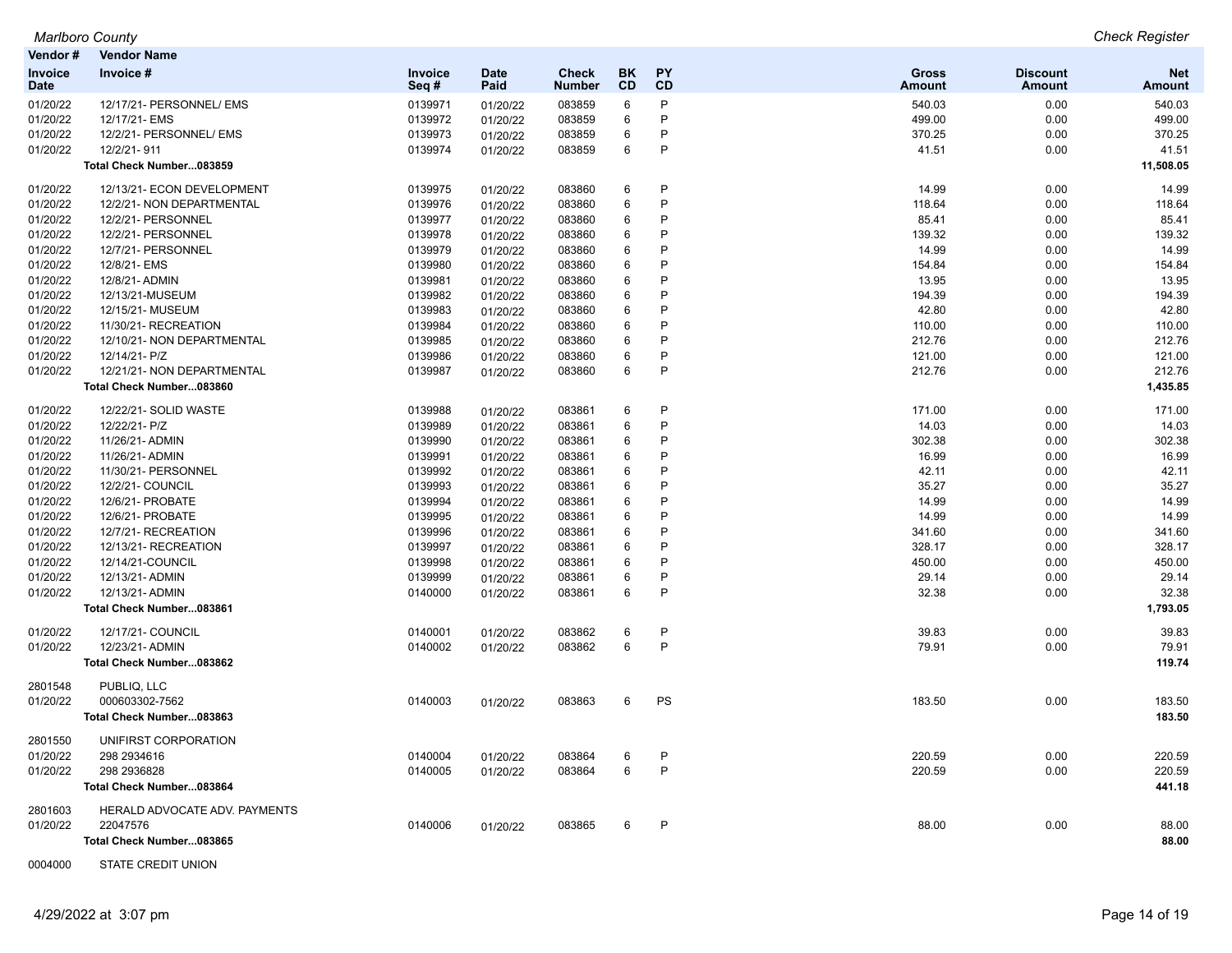|                        | <b>Marlboro County</b>                                                                   |                 |                     |                               |                        |                        |                               |                           | <b>Check Register</b>       |
|------------------------|------------------------------------------------------------------------------------------|-----------------|---------------------|-------------------------------|------------------------|------------------------|-------------------------------|---------------------------|-----------------------------|
| Vendor#                | <b>Vendor Name</b>                                                                       |                 |                     |                               |                        |                        |                               |                           |                             |
| <b>Invoice</b><br>Date | Invoice #                                                                                | Invoice<br>Seq# | <b>Date</b><br>Paid | <b>Check</b><br><b>Number</b> | <b>BK</b><br><b>CD</b> | <b>PY</b><br><b>CD</b> | <b>Gross</b><br><b>Amount</b> | <b>Discount</b><br>Amount | <b>Net</b><br><b>Amount</b> |
| 01/25/22               | PAYROLL ENDING 01/21/2022<br>Total Check Number083866                                    | 0140008         | 01/26/22            | 083866                        | 6                      | P                      | 400.00                        | 0.00                      | 400.00<br>400.00            |
| 0008769<br>01/25/22    | SC RETIREMENT SYS CAPITOL STAT<br>D CARABO PR END 01/21/2022<br>Total Check Number083867 | 0140009         | 01/26/22            | 083867                        | 6                      | $\mathsf{P}$           | 287.83                        | 0.00                      | 287.83<br>287.83            |
| 2800906<br>01/25/22    | SHEHEEN, HANCOCK & GODWIN, LLP<br>147834<br>Total Check Number083868                     | 0140011         | 01/26/22            | 083868                        | 6                      | P                      | 35,750.00                     | 0.00                      | 35,750.00<br>35,750.00      |
| 2801250<br>01/25/22    | <b>ASIFLEX</b><br>ADMIN/ MED SPEND PR END 01/21/2022<br>Total Check Number083869         | 0140010         | 01/26/22            | 083869                        | 6                      | P                      | 265.72                        | 0.00                      | 265.72<br>265.72            |
| 2801625<br>01/26/22    | BOGGS CONTRACTING, INC.<br>P.O. 82978- AIRIPORT<br>Total Check Number083870              | 0140012         | 01/26/22            | 083870                        | 6                      | $\mathsf{P}$           | 435,799.18                    | 0.00                      | 435,799.18<br>435,799.18    |
| 0000036<br>01/27/22    | <b>TODD'S COMPUTER</b><br>12607<br>Total Check Number083871                              | 0140013         | 01/28/22            | 083871                        | 6                      | P                      | 3,069.06                      | 0.00                      | 3,069.06<br>3,069.06        |
| 0000120<br>01/27/22    | S.C.S.C.J.A.<br>REGISTRATION- ROBERT STANTON<br>Total Check Number083872                 | 0140102         | 01/28/22            | 083872                        | 6                      | $\mathsf{P}$           | 225.00                        | 0.00                      | 225.00<br>225.00            |
| 0000223<br>01/27/22    | <b>APLA</b><br>2022 DUES- BOBBIE GROOMS<br>Total Check Number083873                      | 0140014         | 01/28/22            | 083873                        | 6                      | $\mathsf{P}$           | 306.41                        | 0.00                      | 306.41<br>306.41            |
| 0000324<br>01/27/22    | SANDHILL CONNEXTIONS<br>4150600 1/15-2/14/2022<br>Total Check Number083874               | 0140021         | 01/28/22            | 083874                        | 6                      | P                      | 61.51                         | 0.00                      | 61.51<br>61.51              |
| 01/27/22               | 4486500 1/15-2/14/2022<br>Total Check Number083875                                       | 0140015         | 01/28/22            | 083875                        | 6                      | PS                     | 105.61                        | 0.00                      | 105.61<br>105.61            |
| 01/27/22               | 4663500 1/15-2/14/2022<br>Total Check Number083876                                       | 0140016         | 01/28/22            | 083876                        | 6                      | PS                     | 68.54                         | 0.00                      | 68.54<br>68.54              |
| 01/27/22               | 4631500 1/15-2/14/2022<br>Total Check Number083877                                       | 0140017         | 01/28/22            | 083877                        | 6                      | PS                     | 269.77                        | 0.00                      | 269.77<br>269.77            |
| 01/27/22               | 3988000 1/15-2/14/2022<br>Total Check Number083878                                       | 0140018         | 01/28/22            | 083878                        | 6                      | PS                     | 55.48                         | 0.00                      | 55.48<br>55.48              |
| 01/27/22               | 4679600 1/15-2/14/2022<br>Total Check Number083879                                       | 0140019         | 01/28/22            | 083879                        | 6                      | PS                     | 88.54                         | 0.00                      | 88.54<br>88.54              |
| 01/27/22               | 4077200 1/15-2/14/2022<br>Total Check Number083880                                       | 0140020         | 01/28/22            | 083880                        | 6                      | PS                     | 103.45                        | 0.00                      | 103.45<br>103.45            |
| 01/27/22               | 4038400 1/15-2/14/2022<br>Total Check Number083881                                       | 0140022         | 01/28/22            | 083881                        | 6                      | PS                     | 66.43                         | 0.00                      | 66.43<br>66.43              |
| 01/27/22               | 4180500 1/15-2/14/2022<br>Total Check Number083882                                       | 0140023         | 01/28/22            | 083882                        | 6                      | PS                     | 68.54                         | 0.00                      | 68.54<br>68.54              |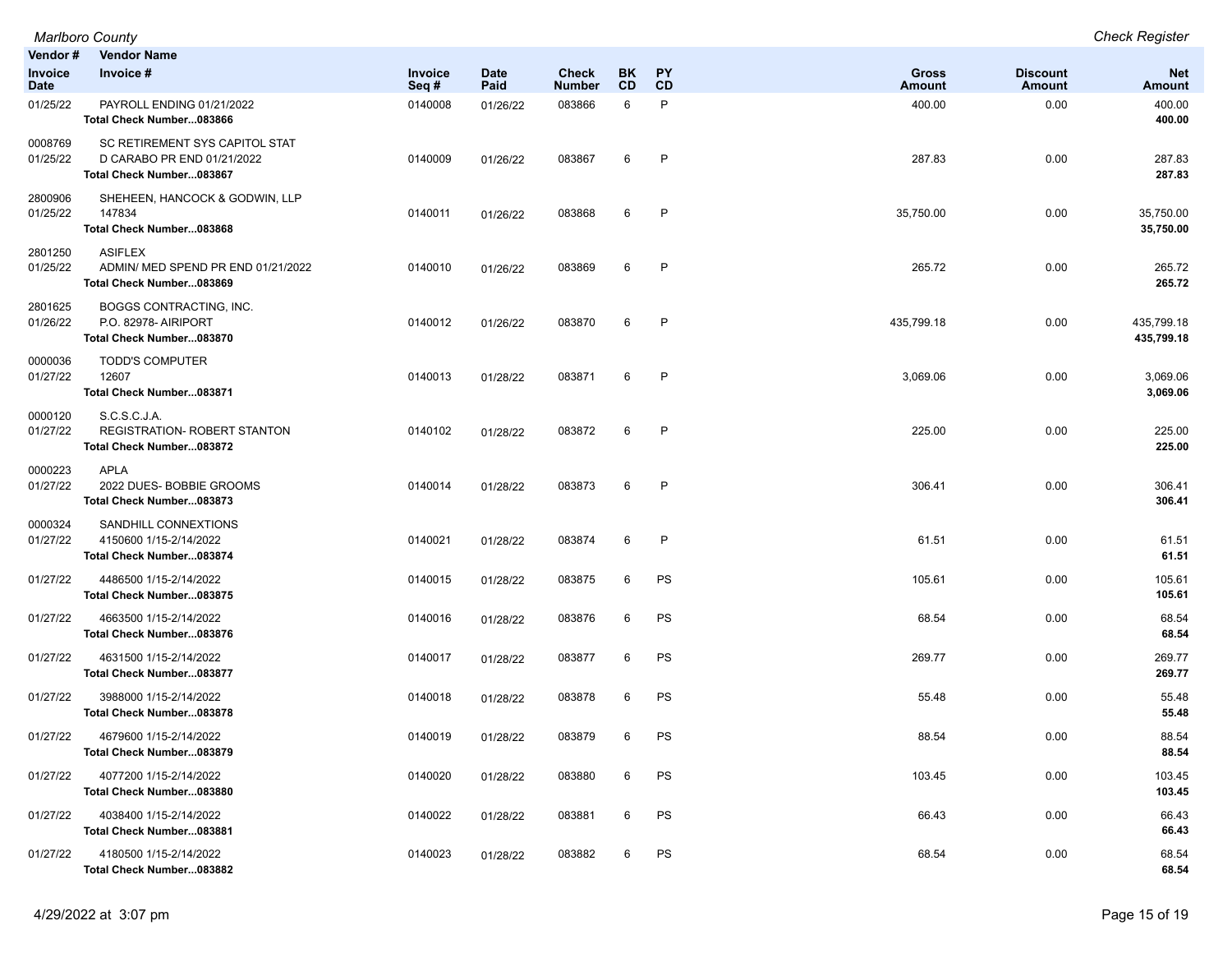| Vendor#<br>Invoice<br><b>Date</b>                       | <b>Vendor Name</b><br>Invoice #                                                                    | Invoice<br>Seq#                          | <b>Date</b><br>Paid                          | Check<br><b>Number</b>               | BK<br>CD         | PY<br>CD                    | <b>Gross</b><br>Amount             | <b>Discount</b><br><b>Amount</b> | <b>Net</b><br>Amount                         |
|---------------------------------------------------------|----------------------------------------------------------------------------------------------------|------------------------------------------|----------------------------------------------|--------------------------------------|------------------|-----------------------------|------------------------------------|----------------------------------|----------------------------------------------|
| 01/27/22                                                | 4501300 1/15-2/14/2022<br>Total Check Number083883                                                 | 0140024                                  | 01/28/22                                     | 083883                               | 6                | PS                          | 149.95                             | 0.00                             | 149.95<br>149.95                             |
| 0000454<br>01/27/22<br>01/27/22                         | SCOTLAND WHOLESALE INC.<br>101985<br>62430<br>Total Check Number083884                             | 0140025<br>0140026                       | 01/28/22<br>01/28/22                         | 083884<br>083884                     | 6<br>6           | P<br>P                      | 125.11<br>228.66                   | 0.00<br>0.00                     | 125.11<br>228.66<br>353.77                   |
| 0000474<br>01/27/22                                     | AMBER M. GOINGS<br><b>TRAVLE REIMBURSEMENT</b><br>Total Check Number083885                         | 0140027                                  | 01/28/22                                     | 083885                               | 6                | P                           | 123.12                             | 0.00                             | 123.12<br>123.12                             |
| 0000525<br>01/27/22                                     | TALBERT & BRIGHT<br>3214-2101 INV. 5<br>Total Check Number083886                                   | 0140028                                  | 01/28/22                                     | 083886                               | 6                | P                           | 8,684.50                           | 0.00                             | 8,684.50<br>8,684.50                         |
| 0000610<br>01/27/22                                     | AVAYA, INC.<br>2734524990<br>Total Check Number083887                                              | 0140029                                  | 01/28/22                                     | 083887                               | 6                | P                           | 291.99                             | 0.00                             | 291.99<br>291.99                             |
| 0000611<br>01/27/22                                     | <b>DEPT OF ADMINISTRATION</b><br>90331301<br>Total Check Number083888                              | 0140030                                  | 01/28/22                                     | 083888                               | 6                | PS                          | 112.00                             | 0.00                             | 112.00<br>112.00                             |
| 01/27/22                                                | 90331302<br>Total Check Number083889                                                               | 0140031                                  | 01/28/22                                     | 083889                               | 6                | PS                          | 56.00                              | 0.00                             | 56.00<br>56.00                               |
| 0000801<br>01/27/22                                     | <b>WINDSTREAM</b><br>010835334- JANUARY 2022<br>Total Check Number083890                           | 0140032                                  | 01/28/22                                     | 083890                               | 6                | PS                          | 21.55                              | 0.00                             | 21.55<br>21.55                               |
| 0000953<br>01/27/22                                     | RESERVE ACCOUNT<br>POSTAGE- FINANCE<br>Total Check Number083891                                    | 0140033                                  | 01/28/22                                     | 083891                               | 6                | P                           | 3,000.00                           | 0.00                             | 3,000.00<br>3,000.00                         |
| 0000963<br>01/27/22                                     | <b>GROVER MCQUEEN JR</b><br><b>TRAVEL REIMBURSEMENT</b><br>Total Check Number083892                | 0140101                                  | 01/28/22                                     | 083892                               | 6                | P                           | 123.20                             | 0.00                             | 123.20<br>123.20                             |
| 0001008<br>01/27/22<br>01/27/22<br>01/27/22<br>01/27/22 | HERALD OFFICE SUPPLY INC<br>M131147<br>981582-0<br>979928-0<br>M136680<br>Total Check Number083893 | 0140034<br>0140035<br>0140036<br>0140037 | 01/28/22<br>01/28/22<br>01/28/22<br>01/28/22 | 083893<br>083893<br>083893<br>083893 | 6<br>6<br>6<br>6 | P<br>P<br>P<br>$\mathsf{P}$ | 296.97<br>36.88<br>43.55<br>139.31 | 0.00<br>0.00<br>0.00<br>0.00     | 296.97<br>36.88<br>43.55<br>139.31<br>516.71 |
| 0001114<br>01/27/22<br>01/27/22<br>01/27/22             | <b>HAMILTONS</b><br>128026<br>127926<br>127985<br>Total Check Number083894                         | 0140038<br>0140039<br>0140040            | 01/28/22<br>01/28/22<br>01/28/22             | 083894<br>083894<br>083894           | 6<br>6<br>6      | P<br>P<br>P                 | 140.38<br>392.90<br>871.53         | 0.00<br>0.00<br>0.00             | 140.38<br>392.90<br>871.53<br>1,404.81       |
| 0001139<br>01/27/22<br>01/27/22                         | MARLBORO ELECTRIC COOP., INC.<br>1456001- JANUARY 2022<br>1480001- JANUARY 2022                    | 0140041<br>0140042                       | 01/28/22<br>01/28/22                         | 083895<br>083895                     | 6<br>6           | P<br>$\sf P$                | 291.00<br>182.00                   | 0.00<br>0.00                     | 291.00<br>182.00                             |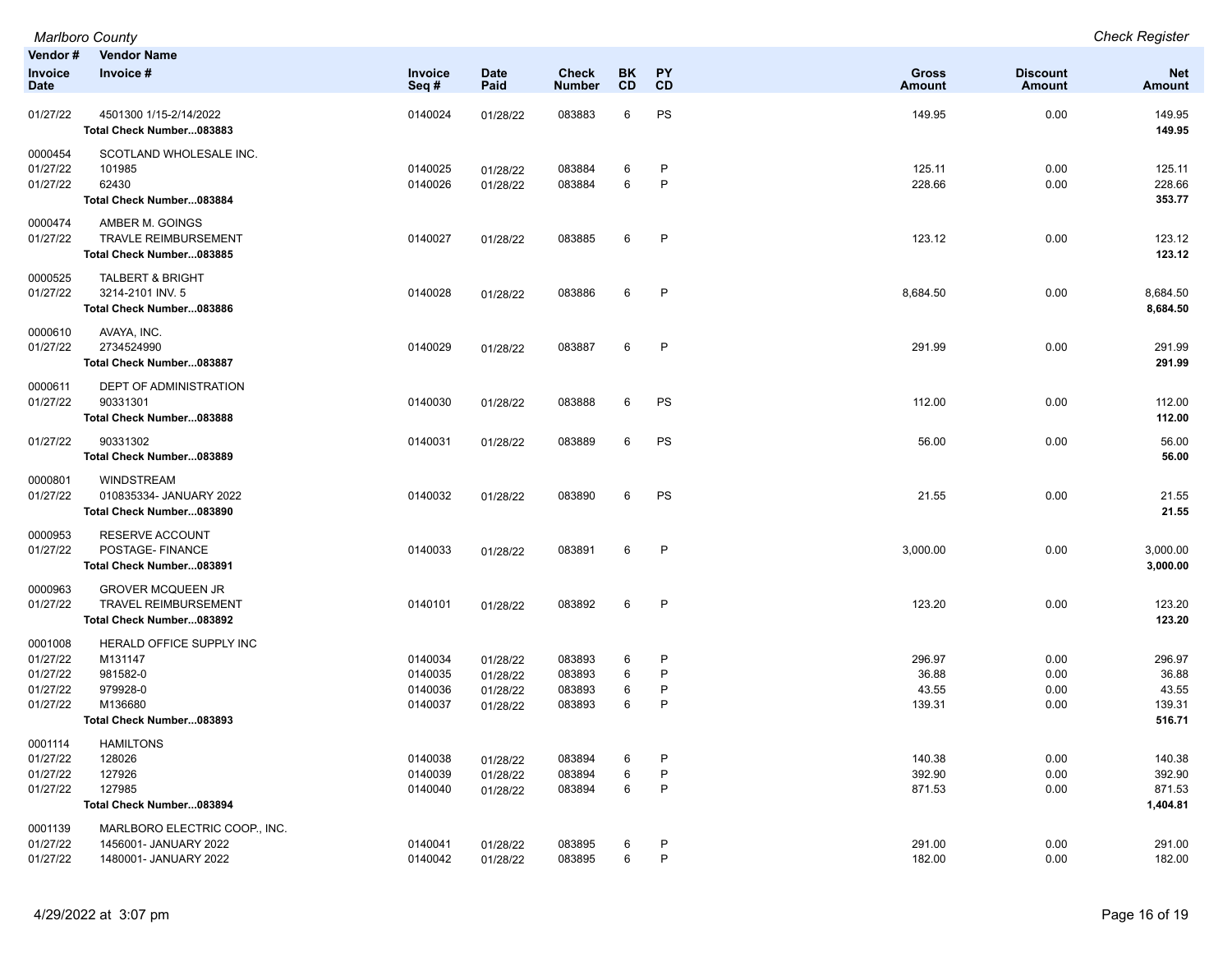| Vendor#                | <b>Vendor Name</b>                                           |                    |                     |                        |                 |                 |                               |                                  |                             |
|------------------------|--------------------------------------------------------------|--------------------|---------------------|------------------------|-----------------|-----------------|-------------------------------|----------------------------------|-----------------------------|
| Invoice<br><b>Date</b> | Invoice #                                                    | Invoice<br>Seq#    | <b>Date</b><br>Paid | <b>Check</b><br>Number | <b>BK</b><br>CD | <b>PY</b><br>CD | <b>Gross</b><br><b>Amount</b> | <b>Discount</b><br><b>Amount</b> | <b>Net</b><br><b>Amount</b> |
| 01/27/22               | 61311001- JANUARY 2022                                       | 0140043            | 01/28/22            | 083895                 | 6               | P               | 158.00                        | 0.00                             | 158.00                      |
| 01/27/22               | 7176006- JANUARY 2022                                        | 0140044            | 01/28/22            | 083895                 | 6               | P               | 951.27                        | 0.00                             | 951.27                      |
| 01/27/22               | 7176007- JANUARY 2022                                        | 0140045            | 01/28/22            | 083895                 | 6               | P               | 42.00                         | 0.00                             | 42.00                       |
| 01/27/22               | 7176013- JANUARY 2022                                        | 0140046            | 01/28/22            | 083895                 | 6               | P               | 34.00                         | 0.00                             | 34.00                       |
| 01/27/22               | 7176016- JANUARY 2022                                        | 0140047            | 01/28/22            | 083895                 | 6               | P               | 48.00                         | 0.00                             | 48.00                       |
| 01/27/22<br>01/27/22   | 7233001- JANUARY 2022<br>65484002- JANUARY 2022              | 0140048<br>0140049 | 01/28/22            | 083895<br>083895       | 6<br>6          | P<br>P          | 70.00<br>176.00               | 0.00<br>0.00                     | 70.00<br>176.00             |
|                        | Total Check Number083895                                     |                    | 01/28/22            |                        |                 |                 |                               |                                  | 1,952.27                    |
| 0001149                | PEPSI COLA                                                   |                    |                     |                        |                 |                 |                               |                                  |                             |
| 01/27/22               | 10065195<br>Total Check Number083896                         | 0140100            | 01/28/22            | 083896                 | 6               | P               | 87.60                         | 0.00                             | 87.60<br>87.60              |
| 0001315                | <b>STURGIS WEB SERVICE</b>                                   |                    |                     |                        |                 |                 |                               |                                  |                             |
| 01/27/22               | <b>INV220723</b>                                             | 0140099            | 01/28/22            | 083897                 | 6               | $\mathsf{P}$    | 1,603.80                      | 0.00                             | 1,603.80                    |
|                        | Total Check Number083897                                     |                    |                     |                        |                 |                 |                               |                                  | 1,603.80                    |
| 0001324<br>01/27/22    | WTH TECHNOLOGY, INC.<br>26904                                | 0140098            | 01/28/22            | 083898                 | 6               | P               | 765.00                        | 0.00                             | 765.00                      |
|                        | Total Check Number083898                                     |                    |                     |                        |                 |                 |                               |                                  | 765.00                      |
| 0002471                | GALLS, LLC                                                   |                    |                     |                        |                 |                 |                               |                                  |                             |
| 01/27/22               | 020108165<br>Total Check Number083899                        | 0140050            | 01/28/22            | 083899                 | 6               | P               | 118.39                        | 0.00                             | 118.39<br>118.39            |
| 0003222                | COMPLETE PROTECTION SERVICE                                  |                    |                     |                        |                 |                 |                               |                                  |                             |
| 01/27/22               | 8652                                                         | 0140051            | 01/28/22            | 083900                 | 6               | $\mathsf{P}$    | 145.80                        | 0.00                             | 145.80                      |
|                        | Total Check Number083900                                     |                    |                     |                        |                 |                 |                               |                                  | 145.80                      |
| 0005010                | <b>DUKE ENERGY</b>                                           |                    |                     |                        |                 |                 |                               |                                  |                             |
| 01/27/22               | 9100 8045 8421- JANUARY 2022                                 | 0140052            | 01/28/22            | 083901                 | 6               | P               | 135.68                        | 0.00                             | 135.68                      |
| 01/27/22               | 9100 8065 4811- JANUARY 2022                                 | 0140053            | 01/28/22            | 083901                 | 6               | P               | 34.82                         | 0.00                             | 34.82<br>22.71              |
| 01/27/22<br>01/27/22   | 9100 8049 9678- JANUARY 2022<br>9100 8045 8843- JANUARY 2022 | 0140054<br>0140055 | 01/28/22            | 083901<br>083901       | 6<br>6          | P<br>P          | 22.71<br>17.23                | 0.00<br>0.00                     | 17.23                       |
|                        | Total Check Number083901                                     |                    | 01/28/22            |                        |                 |                 |                               |                                  | 210.44                      |
| 0007287                | <b>SCLEOA</b>                                                |                    |                     |                        |                 |                 |                               |                                  |                             |
| 01/27/22               | ANNUAL MEMBERSHIPS- SHERIFF DEPT.                            | 0140056            | 01/28/22            | 083902                 | 6               | $\mathsf{P}$    | 1,215.00                      | 0.00                             | 1,215.00                    |
|                        | Total Check Number083902                                     |                    |                     |                        |                 |                 |                               |                                  | 1,215.00                    |
| 0008769                | SC RETIREMENT SYS CAPITOL STAT<br>2021 DECEMBER              |                    |                     |                        |                 | P               | 186,777.00                    |                                  |                             |
| 01/28/22               | Total Check Number083903                                     | 0140104            | 01/28/22            | 083903                 | 6               |                 |                               | 0.00                             | 186,777.00<br>186,777.00    |
| 0008966                | <b>ALLSTATE GLASS</b>                                        |                    |                     |                        |                 |                 |                               |                                  |                             |
| 01/27/22               | 2-105470                                                     | 0140057            | 01/28/22            | 083904                 | 6               | $\mathsf{P}$    | 189.09                        | 0.00                             | 189.09                      |
| 01/27/22               | 2-105387                                                     | 0140058            | 01/28/22            | 083904                 | 6               | P               | 186.80                        | 0.00                             | 186.80                      |
|                        | Total Check Number083904                                     |                    |                     |                        |                 |                 |                               |                                  | 375.89                      |
| 0009550<br>01/27/22    | WE GET IT TOGETHER<br>P.O. 82974- ADMIN                      | 0140059            | 01/28/22            | 083905                 | 6               | P               | 308.00                        | 0.00                             | 308.00                      |
|                        | Total Check Number083905                                     |                    |                     |                        |                 |                 |                               |                                  | 308.00                      |
| 2800252                | BENNETTSVILLE AUTOMOTIVE &                                   |                    |                     |                        |                 |                 |                               |                                  |                             |
| 01/27/22               | P.O. 82903- P. WORKS                                         | 0140060            | 01/28/22            | 083906                 | 6               | P               | 780.02                        | 0.00                             | 780.02                      |
| 01/27/22               | P.O. 82904- P. WORKS                                         | 0140061            | 01/28/22            | 083906                 | 6               | $\mathsf{P}$    | 847.24                        | 0.00                             | 847.24                      |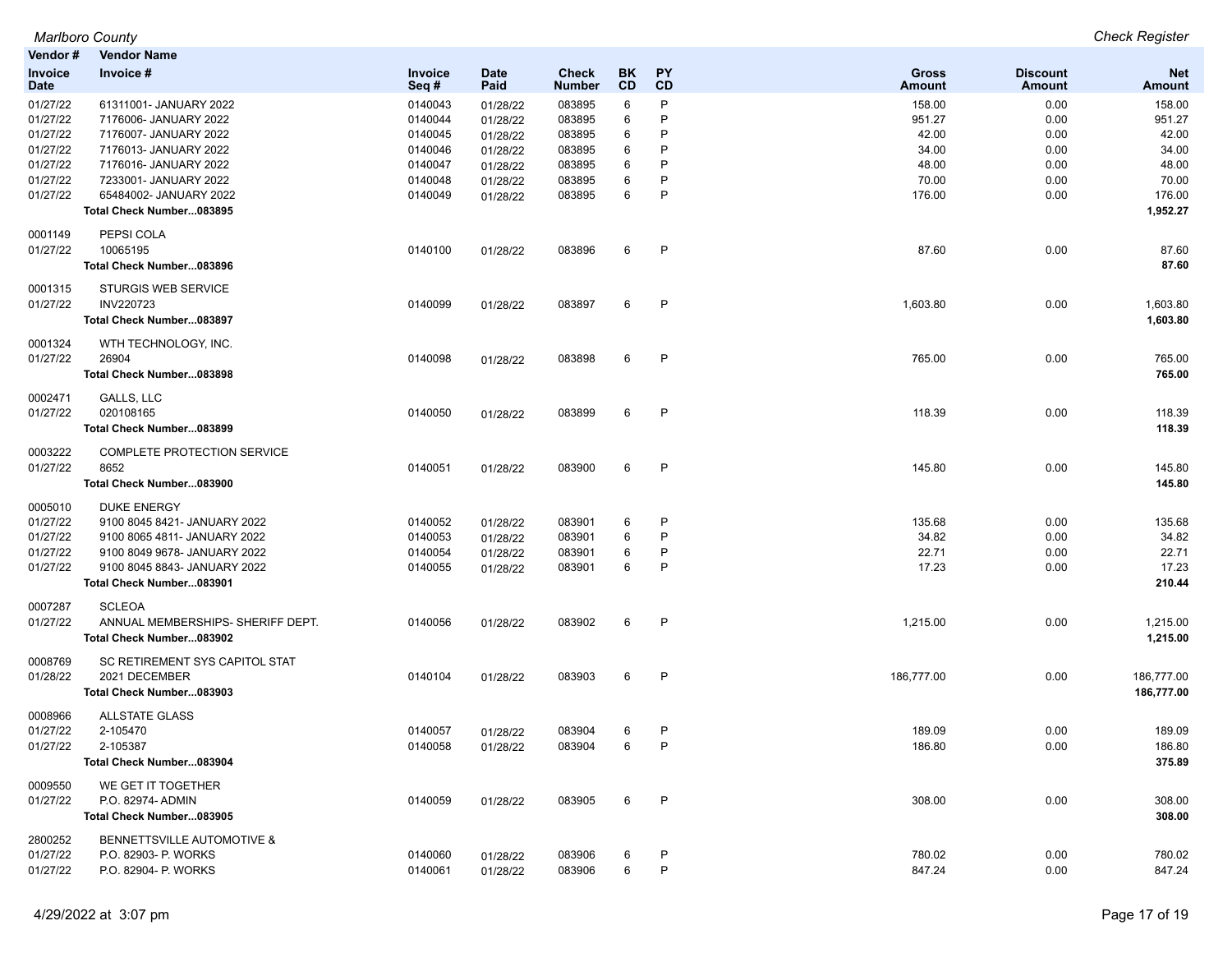| Vendor#                       | <b>Vendor Name</b>                   |                    |                      |                               |                        |                   |                               |                                  |                             |
|-------------------------------|--------------------------------------|--------------------|----------------------|-------------------------------|------------------------|-------------------|-------------------------------|----------------------------------|-----------------------------|
| <b>Invoice</b><br><b>Date</b> | Invoice #                            | Invoice<br>Seq#    | <b>Date</b><br>Paid  | <b>Check</b><br><b>Number</b> | <b>BK</b><br><b>CD</b> | <b>PY</b><br>CD   | <b>Gross</b><br><b>Amount</b> | <b>Discount</b><br><b>Amount</b> | <b>Net</b><br><b>Amount</b> |
|                               | Total Check Number083906             |                    |                      |                               |                        |                   |                               |                                  | 1,627.26                    |
| 2800281                       | <b>INGRAM LIBRARY SERVICE</b>        |                    |                      |                               |                        |                   |                               |                                  |                             |
| 01/27/22                      | 56981808                             | 0140062            | 01/28/22             | 083907                        | 6                      | P                 | 32.27                         | 0.00                             | 32.27                       |
| 01/27/22                      | 57356284                             | 0140063            | 01/28/22             | 083907                        | 6                      | P                 | 18.81                         | 0.00                             | 18.81                       |
| 01/27/22                      | 57356283                             | 0140064            | 01/28/22             | 083907                        | 6                      | P                 | 67.71                         | 0.00                             | 67.71                       |
| 01/27/22                      | 57324261                             | 0140065            | 01/28/22             | 083907                        | 6                      | P                 | 380.86                        | 0.00                             | 380.86                      |
|                               | Total Check Number083907             |                    |                      |                               |                        |                   |                               |                                  | 499.65                      |
| 2800581                       | U.S. PATRIOT, LLC                    |                    |                      |                               |                        |                   |                               |                                  |                             |
| 01/27/22                      | 877090                               | 0140066            | 01/28/22             | 083908                        | 6                      | P                 | 133.92                        | 0.00                             | 133.92                      |
| 01/27/22                      | 877912                               | 0140067            | 01/28/22             | 083908                        | 6                      | P                 | 874.82                        | 0.00                             | 874.82                      |
|                               | Total Check Number083908             |                    |                      |                               |                        |                   |                               |                                  | 1,008.74                    |
| 2800763                       | PARKER POE ADAMS & BERNSTEIN         |                    |                      |                               |                        |                   |                               |                                  |                             |
| 01/28/22                      | 829162                               | 0140103            | 01/28/22             | 083909                        | 6                      | P                 | 1,512.50                      | 0.00                             | 1,512.50                    |
|                               | Total Check Number083909             |                    |                      |                               |                        |                   |                               |                                  | 1,512.50                    |
| 2800986                       | SUMMIT FOOD SERVICES LLC             |                    |                      |                               |                        |                   |                               |                                  |                             |
| 01/27/22                      | INV2000133452                        | 0140068            | 01/28/22             | 083910                        | 6                      | P                 | 3,086.40                      | 0.00                             | 3,086.40                    |
| 01/27/22                      | INV2000132900                        | 0140069            | 01/28/22             | 083910                        | 6                      | P                 | 3,072.01                      | 0.00                             | 3,072.01                    |
|                               | Total Check Number083910             |                    |                      |                               |                        |                   |                               |                                  | 6,158.41                    |
| 2801042                       | DUNCAN-PARNELL INC.                  |                    |                      |                               |                        |                   |                               |                                  |                             |
| 01/27/22                      | 1123203                              | 0140070            | 01/28/22             | 083911                        | 6                      | P                 | 333.89                        | 0.00                             | 333.89                      |
|                               | Total Check Number083911             |                    |                      |                               |                        |                   |                               |                                  | 333.89                      |
| 2801059                       | CARROT-TOP INDUSTRIES, INC.          |                    |                      |                               |                        |                   |                               |                                  |                             |
| 01/27/22                      | INV101630                            | 0140071            | 01/28/22             | 083912                        | 6                      | P                 | 952.48                        | 0.00                             | 952.48                      |
|                               | Total Check Number083912             |                    |                      |                               |                        |                   |                               |                                  | 952.48                      |
| 2801189                       | DERRICK'S WINDOW TINT                |                    |                      |                               |                        |                   |                               |                                  |                             |
| 01/27/22                      | 002282                               | 0140072            | 01/28/22             | 083913                        | 6                      | P                 | 175.00                        | 0.00                             | 175.00                      |
| 01/27/22                      | 002283                               | 0140073            | 01/28/22             | 083913                        | 6                      | P                 | 175.00                        | 0.00                             | 175.00                      |
|                               | Total Check Number083913             |                    |                      |                               |                        |                   |                               |                                  | 350.00                      |
| 2801234                       | ADP, LLC                             |                    |                      |                               |                        |                   |                               |                                  |                             |
| 01/27/22                      | 597853559                            | 0140097            | 01/28/22             | 083914                        | 6                      | $\mathsf{P}$      | 84.52                         | 0.00                             | 84.52                       |
|                               | Total Check Number083914             |                    |                      |                               |                        |                   |                               |                                  | 84.52                       |
| 2801253                       | <b>WELLS FARGO FINANCIAL LEASING</b> |                    |                      |                               |                        |                   |                               |                                  |                             |
| 01/27/22                      | 5018393618                           | 0140074            | 01/28/22             | 083915                        | 6                      | P                 | 589.91                        | 0.00                             | 589.91                      |
|                               | Total Check Number083915             |                    |                      |                               |                        |                   |                               |                                  | 589.91                      |
| 2801281                       | <b>BOUND TREE MEDICAL, LLC</b>       |                    |                      |                               |                        |                   |                               |                                  |                             |
| 01/27/22                      | 84371995                             | 0140075            | 01/28/22             | 083916                        | 6                      | P                 | 224.22                        | 0.00                             | 224.22                      |
| 01/27/22                      | 84371994                             | 0140076            | 01/28/22             | 083916                        | 6                      | P                 | 63.19                         | 0.00                             | 63.19                       |
| 01/27/22                      | 84363006                             | 0140077            | 01/28/22             | 083916                        | 6                      | P<br>P            | 22.93                         | 0.00                             | 22.93                       |
| 01/27/22                      | 84363007                             | 0140078            | 01/28/22             | 083916                        | 6                      |                   | 181.72<br>386.92              | 0.00                             | 181.72                      |
| 01/27/22<br>01/27/22          | 84359699<br>84357517                 | 0140079<br>0140080 | 01/28/22             | 083916<br>083916              | 6<br>6                 | P<br>P            | 175.51                        | 0.00<br>0.00                     | 386.92<br>175.51            |
|                               | Total Check Number083916             |                    | 01/28/22             |                               |                        |                   |                               |                                  | 1,054.49                    |
|                               |                                      |                    |                      |                               |                        |                   |                               |                                  |                             |
| 2801285                       | <b>HENRY SCHEIN</b>                  |                    |                      |                               |                        |                   |                               |                                  |                             |
| 01/27/22<br>01/27/22          | CREDIT-21466916<br>15428825          | 0140082<br>0140083 | 01/28/22<br>01/28/22 | 083917<br>083917              | 6<br>6                 | P<br>$\mathsf{P}$ | $-30.15$<br>141.32            | 0.00<br>0.00                     | $-30.15$<br>141.32          |
|                               |                                      |                    |                      |                               |                        |                   |                               |                                  |                             |